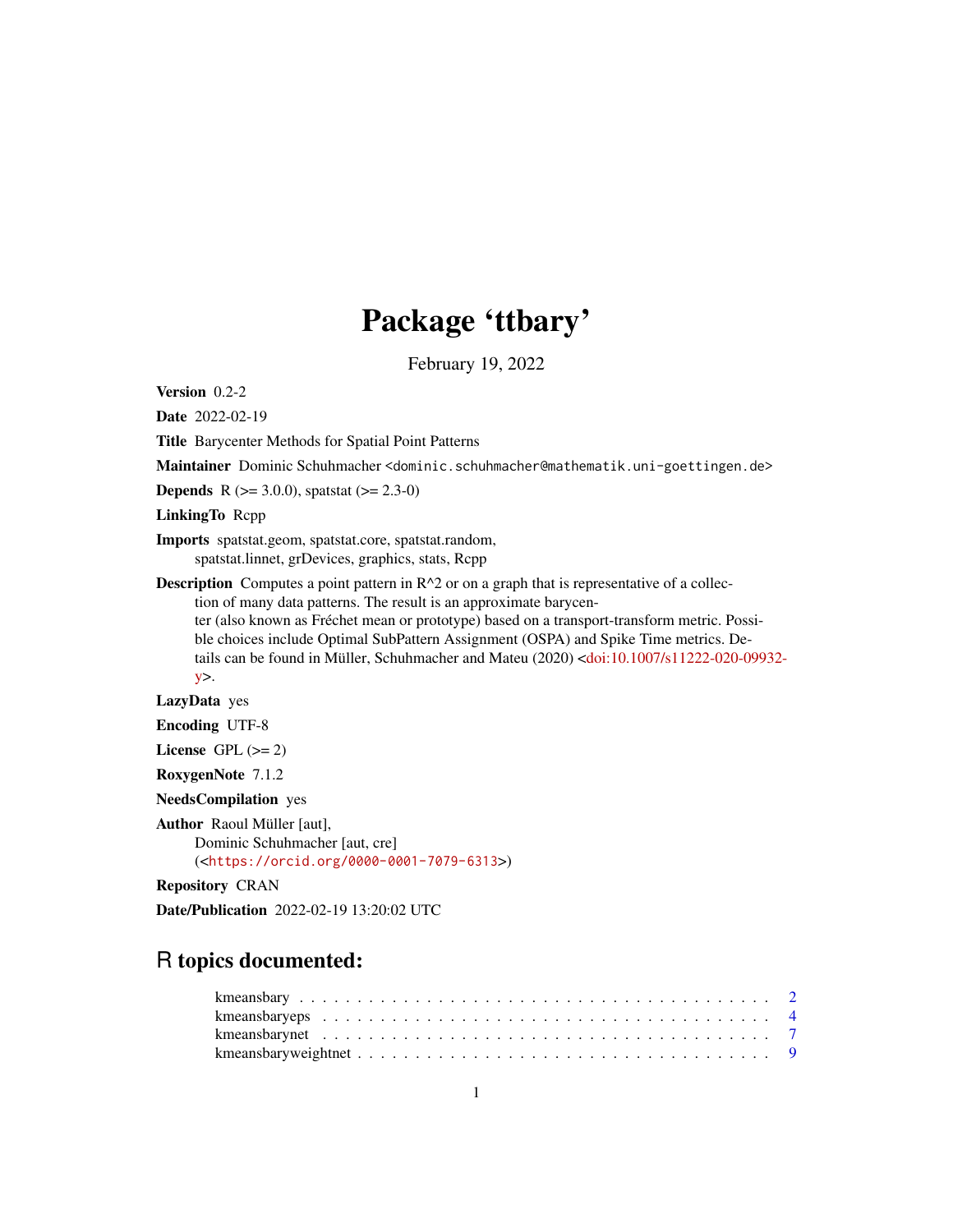#### <span id="page-1-0"></span>2 kmeansbary

| Index |  |  |  |  |  |  |  |  |  |  |  |  |  |  |  |  |  |  |  |  |
|-------|--|--|--|--|--|--|--|--|--|--|--|--|--|--|--|--|--|--|--|--|
|       |  |  |  |  |  |  |  |  |  |  |  |  |  |  |  |  |  |  |  |  |
|       |  |  |  |  |  |  |  |  |  |  |  |  |  |  |  |  |  |  |  |  |
|       |  |  |  |  |  |  |  |  |  |  |  |  |  |  |  |  |  |  |  |  |
|       |  |  |  |  |  |  |  |  |  |  |  |  |  |  |  |  |  |  |  |  |
|       |  |  |  |  |  |  |  |  |  |  |  |  |  |  |  |  |  |  |  |  |
|       |  |  |  |  |  |  |  |  |  |  |  |  |  |  |  |  |  |  |  |  |
|       |  |  |  |  |  |  |  |  |  |  |  |  |  |  |  |  |  |  |  |  |

<span id="page-1-1"></span>kmeansbary *Compute Pseudo-Barycenter of a List of Point Patterns*

#### Description

Starting from an initial candidate point pattern zeta, use a k-means-like algorithm to compute a local minimum in the barycenter problem based on the TT-2 metric for a list pplist of planar point patterns.

#### Usage

```
kmeansbary(
 zeta,
 pplist,
 penalty,
  add\_del = Inf,surplus = 0,
 N = 200L,eps = 0.005,
  verbose = 0
)
```

```
Arguments
```

| zeta    | a point pattern. Object of class ppp or a list with components x and y.                                                                                                                                         |
|---------|-----------------------------------------------------------------------------------------------------------------------------------------------------------------------------------------------------------------|
| pplist  | a list of point patterns. Object of class poplist or any list where each elements<br>has components x and y.                                                                                                    |
| penalty | the penalty for adding/deleting points when computing TT-2 distances.                                                                                                                                           |
| add del | for how many iterations shall the algorithm add points to / delete points from<br>zeta if this is favorable? Defaults to Inf.                                                                                   |
| surplus | by how many points is the barycenter point pattern allowed to be larger than<br>the largest input point pattern (among pplist and zeta) if add_del $> 0$ . A larger<br>number increases the computational load. |
| N       | the maximum number of iterations.                                                                                                                                                                               |
| eps     | the algorithm stops if the relative improvement of the objective function between<br>two iterations is less than eps.                                                                                           |
| verbose | the verbosity level. One of $0, 1, 2, 3$ , where $0$ means silent and $3$ means full<br>details.                                                                                                                |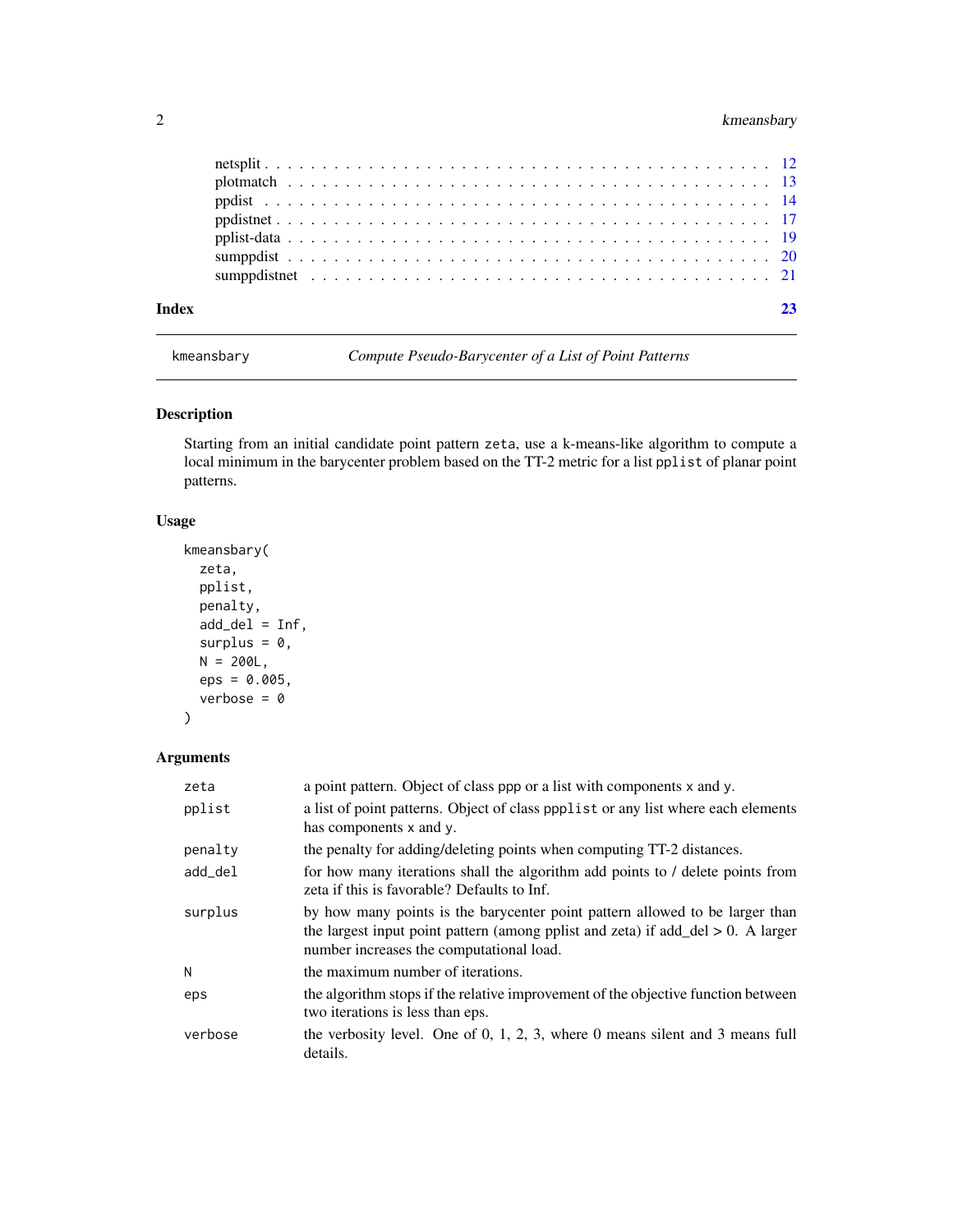#### <span id="page-2-0"></span>kmeansbary 3

#### Details

Given k planar point patterns  $\xi_1, \ldots, \xi_k$  (stored in pplist), this function finds a local minimizer  $\zeta^*$ of

$$
\sum_{j=1}^k \tau_2(\xi_j, \zeta)^2,
$$

where  $\tau_2$  denotes the TT-2 metric based on the Euclidean metric between points.

Starting from an initial candidate point pattern zeta, the algorithm alternates between assigning a point from each pattern  $\xi_j$  to each point of the candidate and computing new candidate patterns by shifting, adding and deleting points. A detailed description of the algorithm is given in Müller, Schuhmacher and Mateu (2019).

For first-time users it is recommended to keep the default values and set penalty to a noticeable fraction of the diameter of the observation window, e.g. between 0.1 and 0.25 times this diameter.

#### Value

A list with components:

| cost       | the sum of squared TT-2 distances between the computed pseudo-barycenter and |
|------------|------------------------------------------------------------------------------|
|            | the point patterns.                                                          |
| barycenter | the pseudo-barycenter as a ppp-object.                                       |
| iterations | the number of iterations required until convergence.                         |

#### Author(s)

Raoul Müller <raoul.mueller@uni-goettingen.de> Dominic Schuhmacher <schuhmacher@math.uni-goettingen.de>

#### References

Raoul Müller, Dominic Schuhmacher and Jorge Mateu (2020). Metrics and Barycenters for Point Pattern Data. Statistics and Computing 30, 953-972. doi: [10.1007/s1122202009932y](https://doi.org/10.1007/s11222-020-09932-y)

#### See Also

[kmeansbaryeps](#page-3-1) for a variant with epsilon relaxation that is typically faster

```
data(pplist_samecard)
plot(superimpose(pplist_samecard), cex=0.7, legend=FALSE,
     xlim=c(-0.2,1.2), ylim=c(-0.1,1.1), main="", use.marks=FALSE) #plotting the data
set.seed(12345)
zeta <- ppp(runif(100), runif(100))
plot(zeta, add=TRUE, col="beige", lwd=2, pch=16) #plotting the start-zeta over the data
```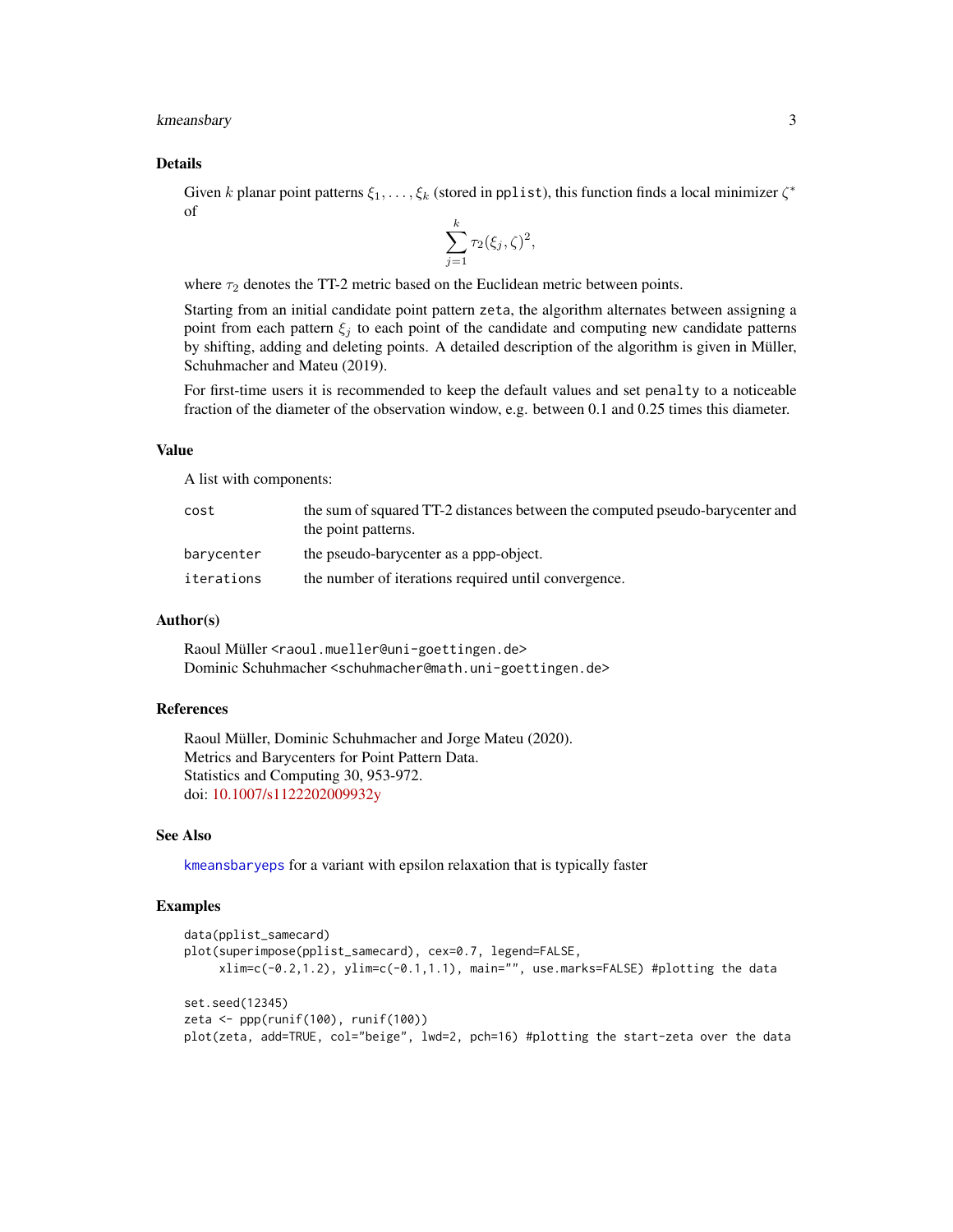```
res <- kmeansbary(zeta, pplist_samecard, penalty=0.1, add_del=Inf)
plot(res$barycenter, add=TRUE, col="blue", pch=16) #adding the computed barycenter in blue
res$cost
#[1] 30.30387
sumppdist(res$barycenter, pplist_samecard, penalty=0.1, type="tt", p=2, q=2)
#[1] 30.30387
#attr(,"distances")
#[1] 0.5991515 0.6133397 0.6040680 0.6020058 0.5648000 0.6415018 0.6385394 0.5784291 0.5985299
#[10] 0.6313200 0.7186154 ...
```
<span id="page-3-1"></span>

| kmeansbaryeps | Compute Pseudo-Barycenter of a List of Point Patterns (with epsilon- |
|---------------|----------------------------------------------------------------------|
|               | <i>relaxation</i> )                                                  |

#### Description

Starting from an initial candidate point pattern zeta, use a k-means-like algorithm to compute a local minimum in the barycenter problem based on the TT-2 metric for a list pplist of planar point patterns.

#### Usage

```
kmeansbaryeps(
 epsvec,
 zeta,
 pplist,
 penalty,
 add\_del = Inf,surplus = 0,
 relaxVec = c(20, 1, 1, 1),N = 200L,eps = 0.005,
  verbose = 0)
```
#### Arguments

| epsvec | a vector containing the values for the relaxed assignment. Last entry should                                                                    |
|--------|-------------------------------------------------------------------------------------------------------------------------------------------------|
|        | be $\lt 1/n$ , where n is the largest cardinality among the point patterns. Other-                                                              |
|        | wise the algorithm has no guarantee of terminating in a local minimum! If                                                                       |
|        | epsvec[1] is too small, the computational load may be large. If in doubt, choose<br>$c(10^{8}, 10^{8}, 10^{8}, \ldots, 10^{6}, \ldots, 10^{6})$ |
| zeta   | a point pattern. Object of class ppp or a list with components x and y.                                                                         |
| pplist | a list of point patterns. Object of class ppplist or any list where each elements<br>has components x and y.                                    |

<span id="page-3-0"></span>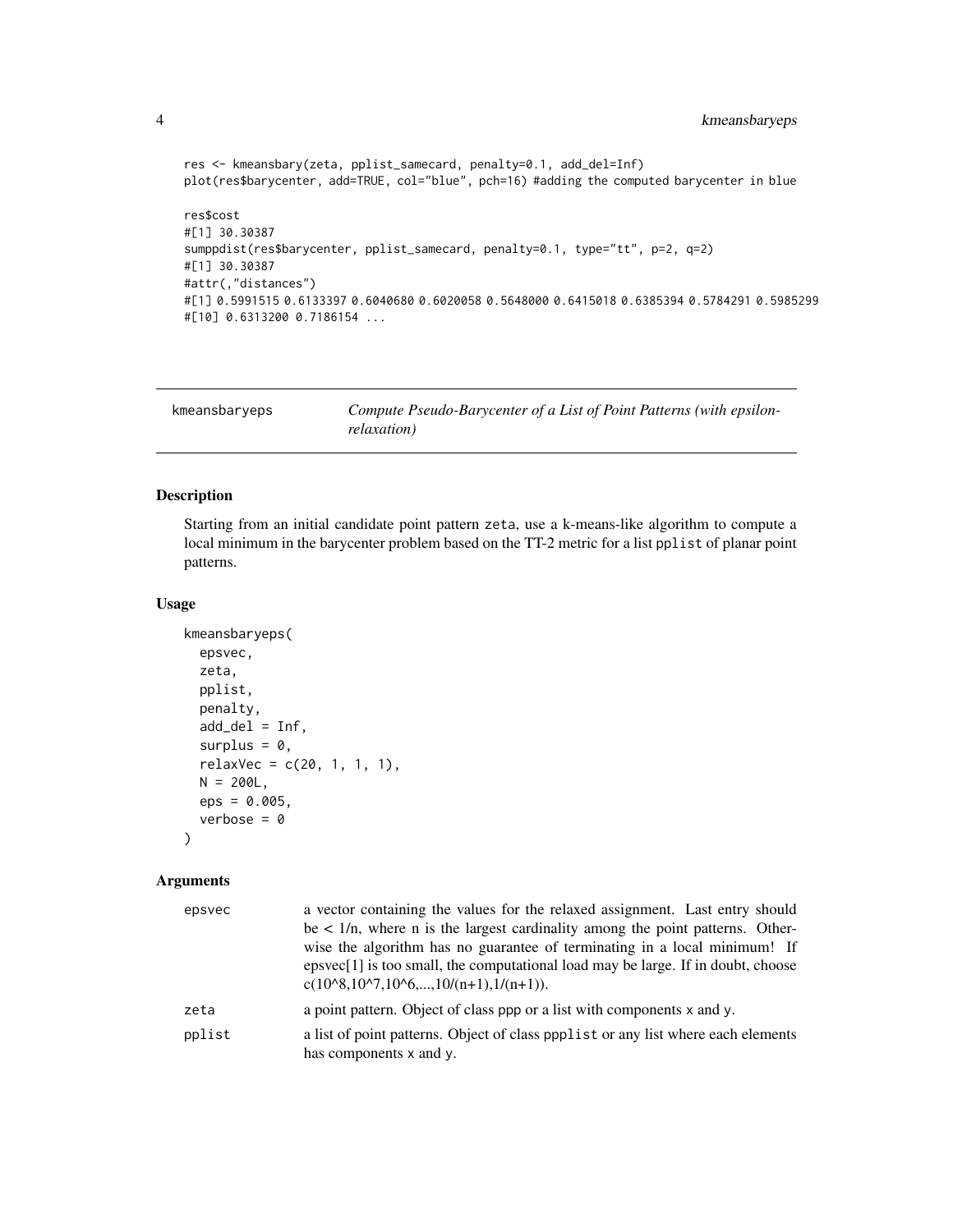#### kmeansbaryeps 5

| penalty  | the penalty for adding/deleting points when computing TT-2 distances.                                                                                                                                           |
|----------|-----------------------------------------------------------------------------------------------------------------------------------------------------------------------------------------------------------------|
| add_del  | for how many iterations shall the algorithm add points to / delete points from<br>zeta if this is favorable? Defaults to Inf.                                                                                   |
| surplus  | By how many points is the barycenter point pattern allowed to be larger than<br>the largest input point pattern (among pplist and zeta) if add $del > 0$ . A larger<br>number increases the computational load. |
| relaxVec | a vector of four integers controlling the epsilon-relaxation of the assignments.<br>See details below.                                                                                                          |
| N        | the maximum number of iterations.                                                                                                                                                                               |
| eps      | the algorithm stops if the relative improvement of the objective function between<br>two iterations is less than eps.                                                                                           |
| verbose  | the verbosity level. One of 0, 1, 2, 3, where 0 means silent and 3 means full<br>details.                                                                                                                       |

#### Details

Given k planar point patterns  $\xi_1, \ldots, \xi_k$  (stored in pplist), this function finds a local minimizer  $\zeta^*$ of

$$
\sum_{j=1}^k \tau_2(\xi_j, \zeta)^2,
$$

where  $\tau_2$  denotes the TT-2 metric based on the Euclidean metric between points.

Starting from an initial candidate point pattern zeta, the algorithm alternates between assigning a point from each pattern  $\xi_i$  to each point of the candidate and computing new candidate patterns by shifting, adding and deleting points. A detailed description of the algorithm is given in Müller, Schuhmacher and Mateu (2019).

For first-time users it is recommended to keep the default values and set penalty to a noticeable fraction of the diameter of the observation window, e.g. between 0.1 and 0.25 times this diameter.

The argument relaxVec must be a vector of four integers  $c(a,b,c,d) > c(0,0,0,0)$ . For the first a iterations step by step one entry of epsvec is additionally considered in the assignment, starting with only the first entry in the first iteration. In this a iterations the algorithm can stop if it has improved by less than eps between iterations. After a iterations all entries of epsvec before epsvec[b] are ignored and everytime the algorithm does not improve, the next d entries of epsvec are additionally considered in the following iterations. When the last entry of epsvec is considered in the assignments, the entries of epsvec before epsvec $[c]$  are ignored. relaxVec defaults to  $c(20,1,1,1)$ meaning that in every one of the first 20 iterations one additional entry of epsvec is considered until the algorithm converges. This allows the algorithm to converge before the full epsvec was considered! For further details see example.

Warning: The argument relaxVec offers many different options for controlling the epsilon-relaxation of the assignments in order to save computation time. But choosing bad parameters may heavily increase the computational load! If in doubt, go with c(length(epsvec),1,1,1) (see examples).

#### Value

A list with components: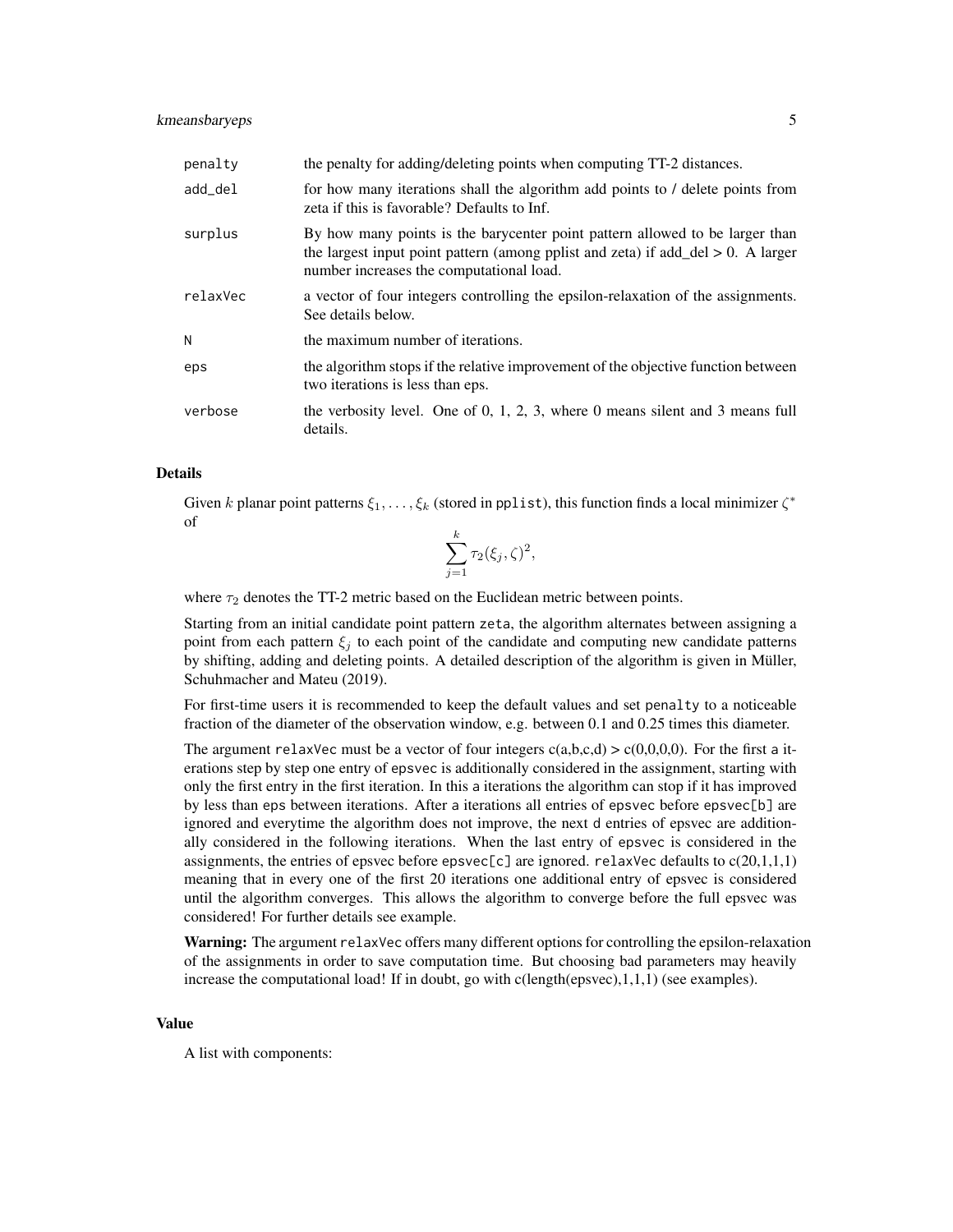<span id="page-5-0"></span>6 kmeansbaryeps

| cost       | the sum of squared TT-2 distances between the computed pseudo-barycenter and |
|------------|------------------------------------------------------------------------------|
|            | the point patterns.                                                          |
| barvcenter | the pseudo-barycenter as a ppp-object.                                       |
| iterations | the number of iterations required until convergence.                         |

#### Author(s)

Raoul Müller <raoul.mueller@uni-goettingen.de> Dominic Schuhmacher <schuhmacher@math.uni-goettingen.de>

#### References

Raoul Müller, Dominic Schuhmacher and Jorge Mateu (2020). Metrics and Barycenters for Point Pattern Data. Statistics and Computing 30, 953-972. doi: [10.1007/s1122202009932y](https://doi.org/10.1007/s11222-020-09932-y)

#### See Also

[kmeansbary](#page-1-1) for a similar function that works without epsilon relaxation

#### Examples

```
data(pplist_samecard)
plot(superimpose(pplist_samecard), cex=0.7, legend=FALSE,
     xlim=c(-0.2,1.2), ylim=c(-0.1,1.1), main="", use.marks=FALSE) #plotting the data
set.seed(12345)
zeta <- ppp(runif(100),runif(100))
plot(zeta, add=TRUE, col="beige", lwd=2, pch=16) #plotting the start-zeta over the data
epsvec <- c(1e8,1e7,1e6,1e5,1e4,1e3,1e2,10,1,10/101,1/101)
relaxVec1 <- c(length(epsvec),1,1,1)
#One additional entry of epsvec is considered in each iteration;
#algorithm can stop before full epsvec was used.
#Runs fast with little to no drawback in the quality of the computed solution.
#Time advantage more visible for large datasets.
relaxVec2 <- c(1,1,1,length(epsvec))
#In the first iteration only epsvec[1] is used, after that every assignment is exact.
#Not as fast as the previous version but usually no drawbacks at all in the computed solution.
#Time advantage more visible for large datasets.
relaxVec3 <- c(3,2,3,2)
#in the first 3 iterations epsvec[1],epsvec[1:2],epsvec[1:3] are used in the assignments,
#after that epsvec[2:x] is used, where x starts at 3 (=maximum(a,b)) and increases
#by 2 everytime the algorithm does not improve. When x >= length(epsvec) all assignments
#are done with epsvec[3:length(epsvec)].
```
res1 <- kmeansbaryeps(epsvec, zeta, pplist\_samecard, penalty=0.1, add\_del=5, relaxVec = relaxVec1)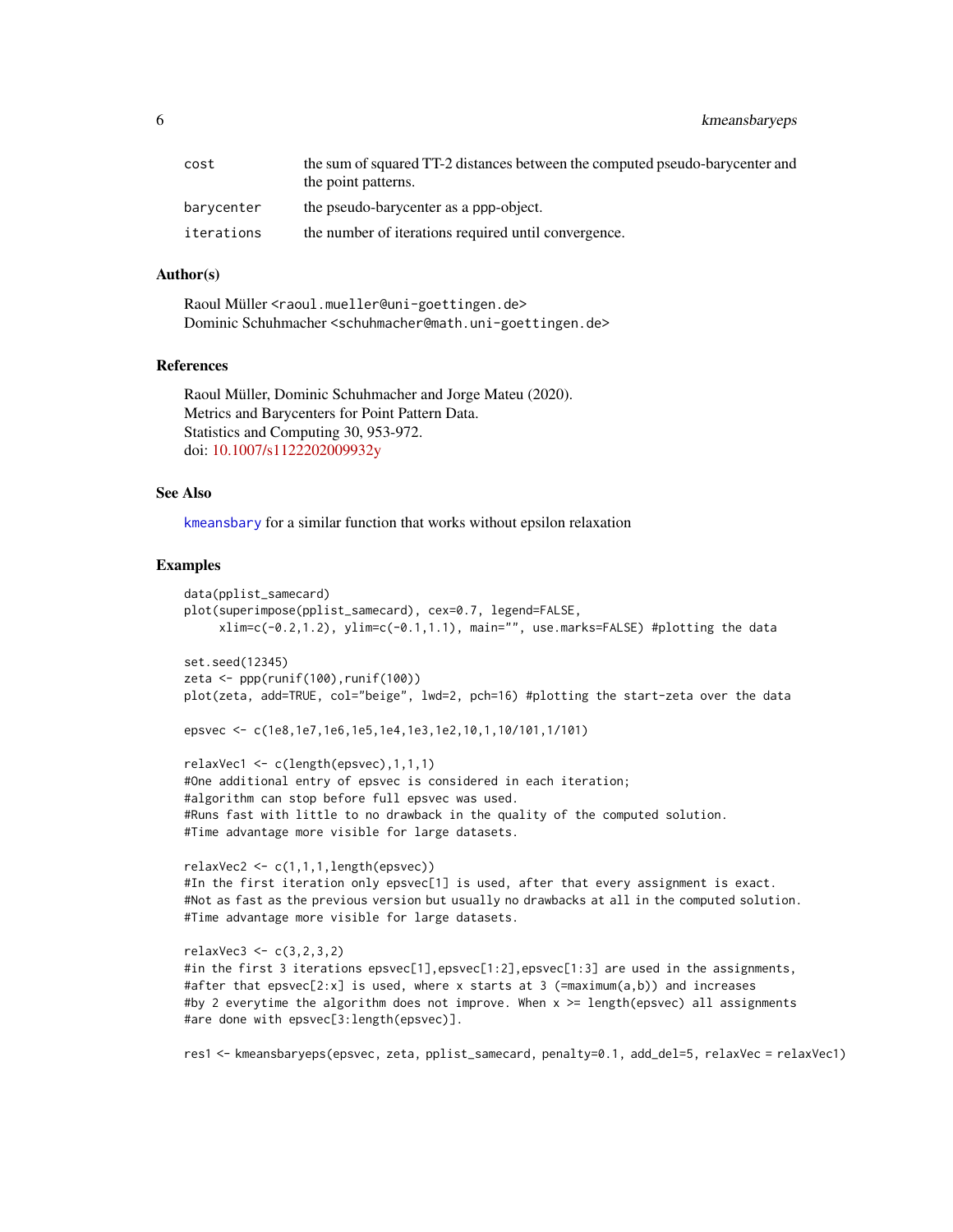#### <span id="page-6-0"></span>kmeansbarynet 7

res2 <- kmeansbaryeps(epsvec, zeta, pplist\_samecard, penalty=0.1, add\_del=5, relaxVec = relaxVec2) res3 <- kmeansbaryeps(epsvec, zeta, pplist\_samecard, penalty=0.1, add\_del=5, relaxVec = relaxVec3) plot(res1\$barycenter, add=TRUE, col="blue", pch=16) #adding the computed barycenter in blue

<span id="page-6-1"></span>kmeansbarynet *Compute Pseudo-Barycenter of a List of Point Patterns on a Network*

#### Description

Starting from an initial candidate point pattern zeta, use a k-means-like algorithm to compute a local minimum in the barycenter problem based on the TT-1 metric for a collection of point patterns on a network. The data needs to be in a special form which can be produced with the function [netsplit](#page-11-1).

#### Usage

```
kmeansbarynet(dpath, zeta, ppmatrix, penalty, N = 200L, eps = 0.005)
```
#### Arguments

| dpath    | a square matrix whose $(i, j)$ th entry is the shortest-path distance between vertex<br>i and vertex j. Vertex means either network vertex or data point.                                                                                           |
|----------|-----------------------------------------------------------------------------------------------------------------------------------------------------------------------------------------------------------------------------------------------------|
| zeta     | a vector containing the vertex-indices of the initial candidate for the barycenter.                                                                                                                                                                 |
| ppmatrix | a matrix specifying in its columns the vertex-indices of the different data point<br>patterns. A virtual index that is one greater than the maximum vertex-index can<br>be used to fill up columns so they all have the same length (see examples). |
| penalty  | the penalty for adding/deleting points when computing TT-1 distances.                                                                                                                                                                               |
| N        | the maximum number of iterations.                                                                                                                                                                                                                   |
| eps      | the algorithm stops if the relative improvement of the objective function between<br>two iterations is less than eps.                                                                                                                               |

#### Details

Given k planar point patterns  $\xi_1, \ldots, \xi_k$  (specified by giving the indices of their points in the k columns of ppmatrix), this function finds a local minimizer  $\zeta^*$  of

$$
\sum_{j=1}^k \tau_1(\xi_j, \zeta),
$$

where  $\tau_1$  denotes the TT-1 metric based on the shortest-path metric between points in the network. Starting from an initial candidate point pattern zeta (specified by giving the indices of its points), the algorithm alternates between assigning a point from each pattern  $\xi_i$  to each point of the candidate and computing new candidate patterns by shifting points (addition and deletion of points is currently not implemented). A detailed description of the algorithm is given in Müller, Schuhmacher and Mateu (2019).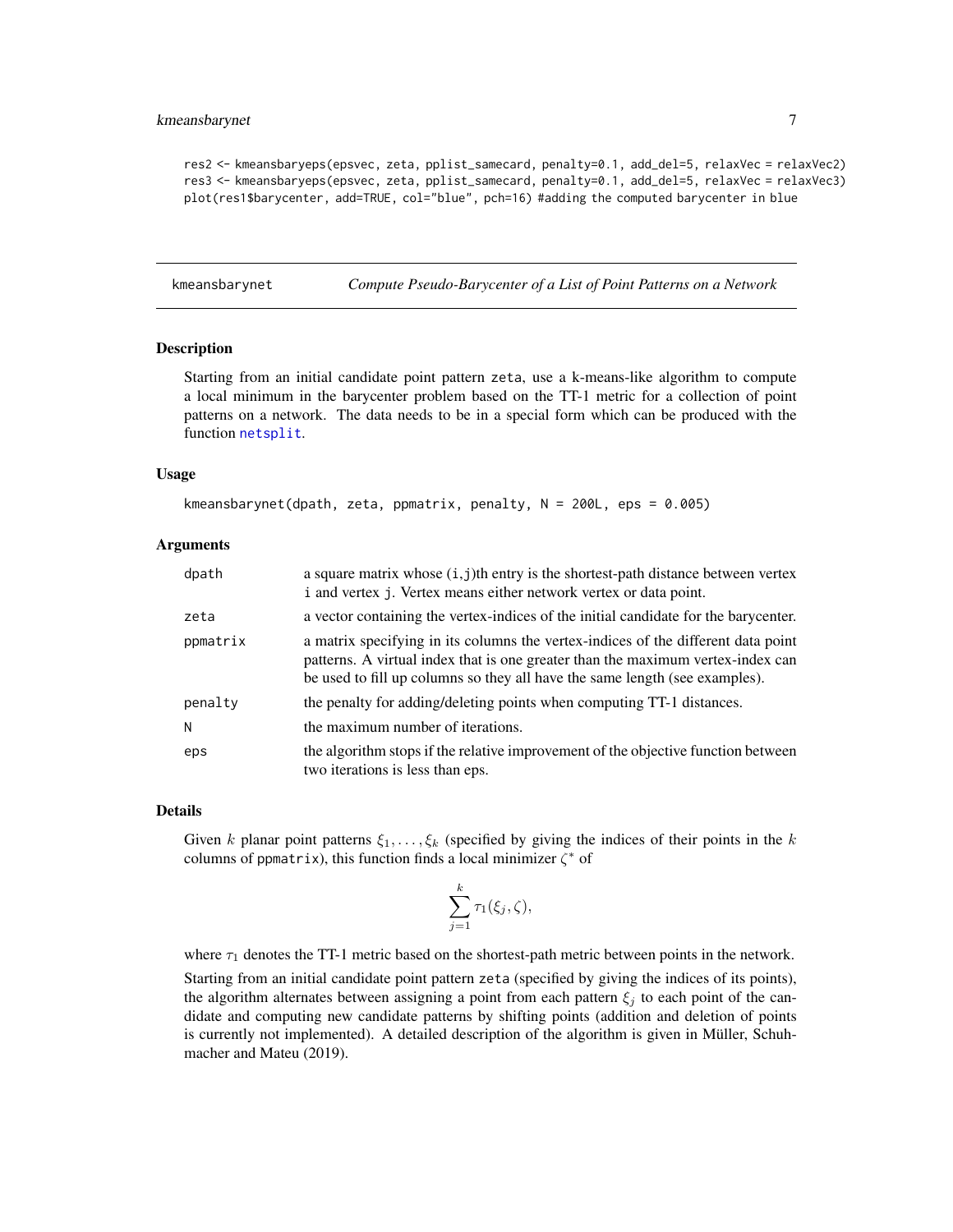<span id="page-7-0"></span>The most convenient way to obtain objects dpath and ppmatrix of the right form is by calling [netsplit](#page-11-1) and extracting components network\$dpath and ppmatrix from the resulting object (see examples below).

#### Value

A list containing the following components:

| cost       | the sum of TT-1 distances between the computed pseudo-barycenter and the<br>point patterns.                                                           |
|------------|-------------------------------------------------------------------------------------------------------------------------------------------------------|
| barycenter | the pseudo-barycenter as a vector of vertex-indices.                                                                                                  |
| zetalist   | a list containing the alternative vertex-indices for each point of the pseudo-<br>barycenter.                                                         |
| barycost   | a vector containing the cluster costs for each point of the pseudo-barycenter (the<br>alternative indices in zetalist lead to the same cluster cost). |
| perm       | the permutation matrix for the clusters.                                                                                                              |
| iterations | the number of iterations required until convergence.                                                                                                  |

#### Author(s)

Raoul Müller <raoul.mueller@uni-goettingen.de> Dominic Schuhmacher <schuhmacher@math.uni-goettingen.de>

#### References

Raoul Müller, Dominic Schuhmacher and Jorge Mateu (2020). Metrics and Barycenters for Point Pattern Data. Statistics and Computing 30, 953-972. doi: [10.1007/s1122202009932y](https://doi.org/10.1007/s11222-020-09932-y)

#### See Also

[kmeansbary](#page-1-1) for a similar function for point patterns in  $R^2$ 

#### Examples

```
set.seed(123456)
nvert <- 100 #number of vertices in the network
npp <- 5 #number of data point patterns
npts <- 40 #number of points per data point pattern
ln <- delaunayNetwork(runifpoint(nvert)) #create an artificial network
ppnetwork <- runiflpp(npts,ln,nsim = npp)
 #simulate npp point patterns with npts points each
plot(ppnetwork[[1]]$domain, cex=0.5, main="")
for (i in 1:npp) {
 plot(as.ppp(ppnetwork[[i]]),vpch=1,col=i,add=TRUE)
     #plotting the point patterns in different colors
```
}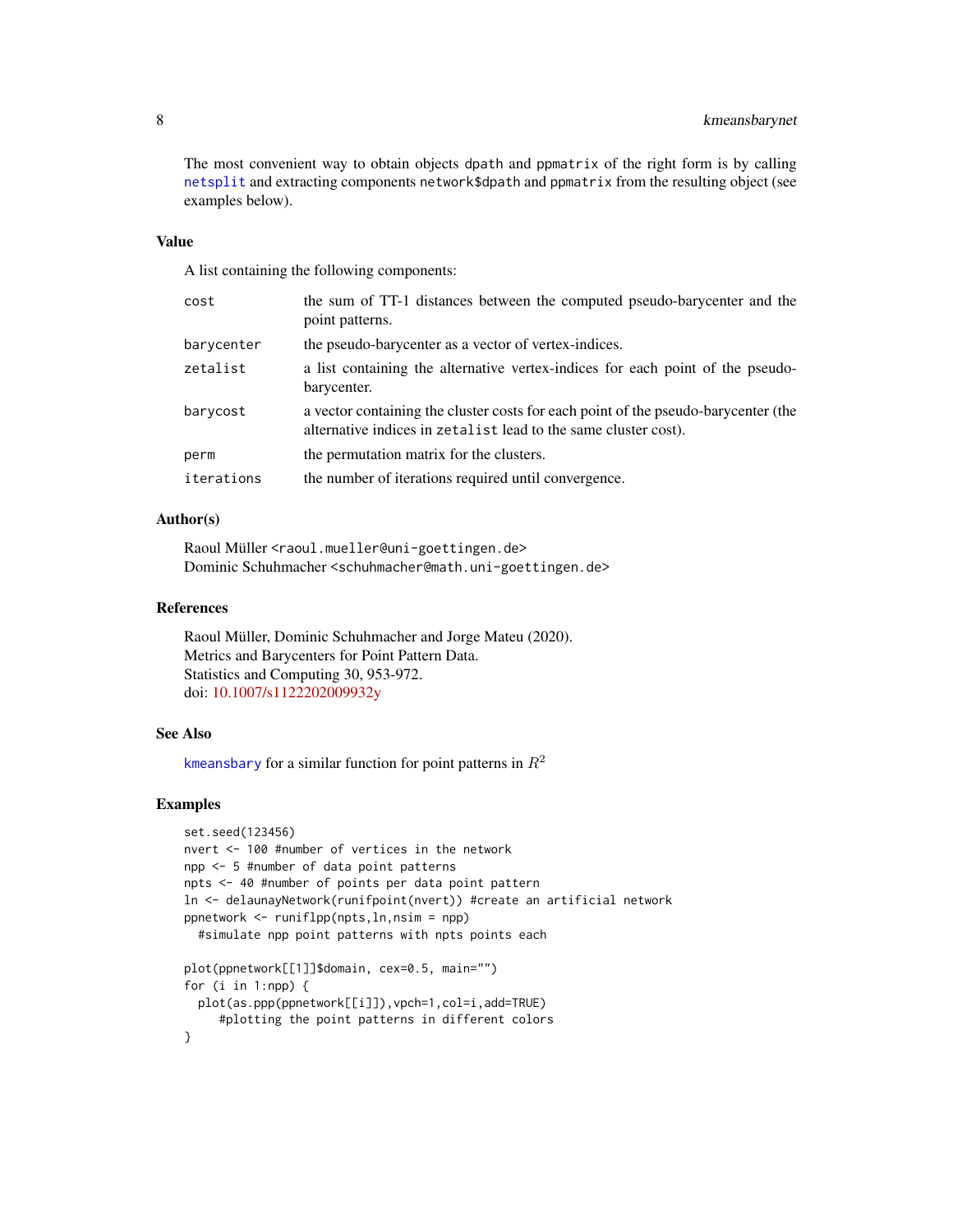```
res <- netsplit(ln, ppnetwork)
  #incorporate data point patterns into the network
  #calculating all pairwise distances between vertices
  #and creating matrix of vertex-indices of data point patterns
zeta <- sample(res$nvirtual - 1, median(res$dimensions))
  #sample random vertex-indices in the network
  #taking as cardinality the median of point pattern cardinalities
res2 <- kmeansbarynet(res$network$dpath, zeta, res$ppmatrix, penalty = 0.1)
barycenter <- ppp(res$network$vertices$x[res2$barycenter], res$network$vertices$y[res2$barycenter])
  #construct the barycenter pattern based on the index information in res2
points(barycenter, cex = 1.2, lwd = 2, pch = 4, col = "magenta")
  #add the computed barycenter as magenta crosses
res2$cost
#[1] 18.35171
sumppdistnet(res$network$dpath, res2$barycenter, res$ppmatrix, penalty=0.1, type="tt", p=1, q=1)
#[1] 18.35171
#attr(,"distances")
#[1] 3.666471 3.774709 3.950079 3.841166 3.119284
```

| kmeansbaryweightnet | Compute weighted Pseudo-Barycenter of a List of Point Patterns on a |
|---------------------|---------------------------------------------------------------------|
|                     | Network                                                             |

#### Description

Starting from an initial candidate point pattern zeta, use a k-means-like algorithm to compute a local minimum in the barycenter problem based on the TT-1 metric for a collection of point patterns on a network. The data needs to be in a special form which can be produced with the function [netsplit](#page-11-1).

#### Usage

```
kmeansbaryweightnet(
  dpath,
  zeta,
  ppmatrix,
 weights,
 penalty,
 N = 200L,eps = 0.005
)
```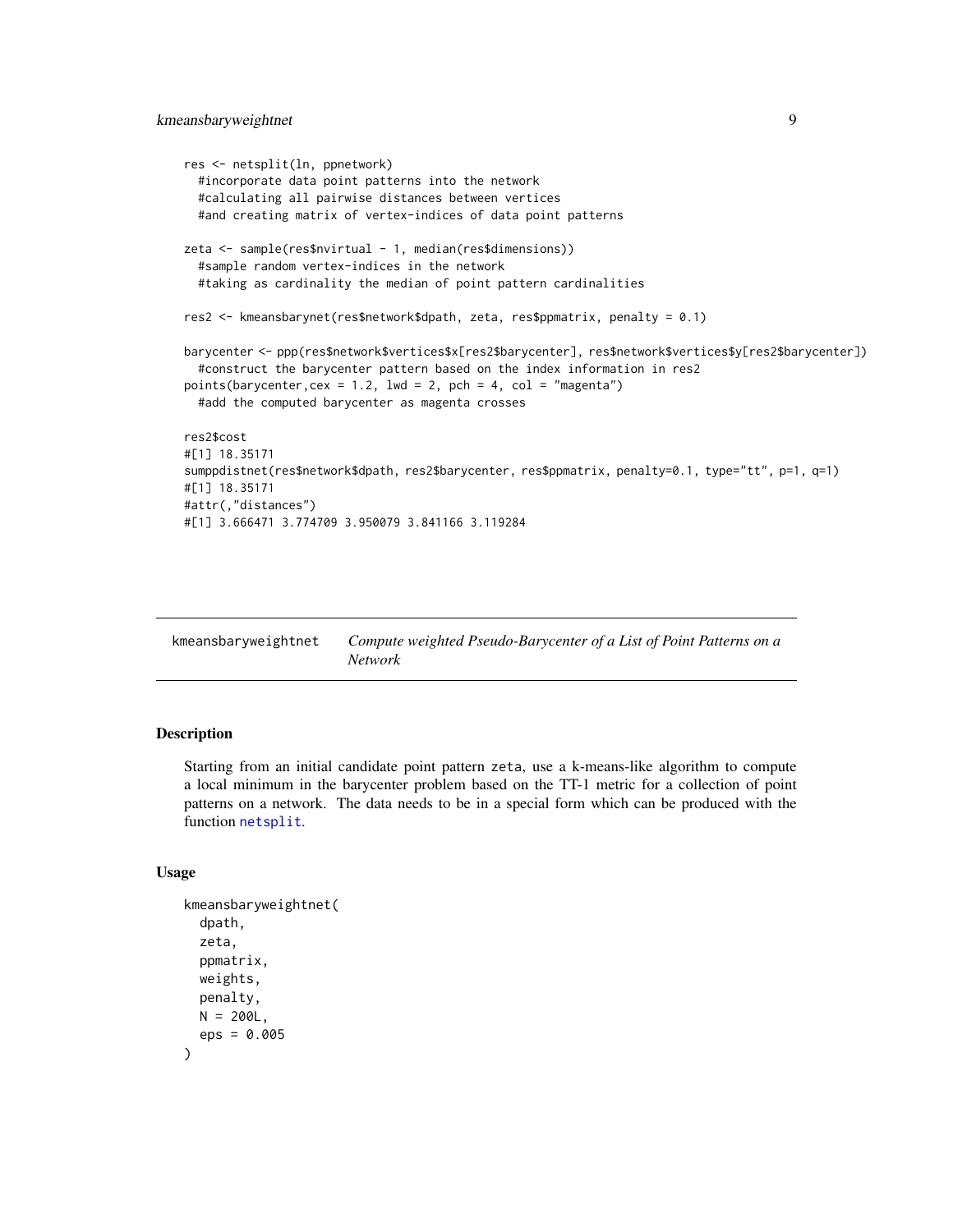#### <span id="page-9-0"></span>**Arguments**

| dpath    | a square matrix whose $(i, j)$ th entry is the shortest-path distance between vertex<br>i and vertex j. Vertex means either network vertex or data point.                                                                                           |
|----------|-----------------------------------------------------------------------------------------------------------------------------------------------------------------------------------------------------------------------------------------------------|
| zeta     | a vector containing the vertex-indices of the initial candidate for the barycenter.                                                                                                                                                                 |
| ppmatrix | a matrix specifying in its columns the vertex-indices of the different data point<br>patterns. A virtual index that is one greater than the maximum vertex-index can<br>be used to fill up columns so they all have the same length (see examples). |
| weights  | a vector with weights for each point pattern                                                                                                                                                                                                        |
| penalty  | the penalty for adding/deleting points when computing TT-1 distances.                                                                                                                                                                               |
| N        | the maximum number of iterations.                                                                                                                                                                                                                   |
| eps      | the algorithm stops if the relative improvement of the objective function between<br>two iterations is less than eps.                                                                                                                               |

#### Details

Given k planar point patterns  $\xi_1, \ldots, \xi_k$  (specified by giving the indices of their points in the k columns of ppmatrix), this function finds a local minimizer  $\zeta^*$  of

$$
\sum_{j=1}^k \tau_1(\xi_j, \zeta),
$$

where  $\tau_1$  denotes the TT-1 metric based on the shortest-path metric between points in the network.

Starting from an initial candidate point pattern zeta (specified by giving the indices of its points), the algorithm alternates between assigning a point from each pattern  $\xi_i$  to each point of the candidate and computing new candidate patterns by shifting points (addition and deletion of points is currently not implemented). A detailed description of the algorithm is given in Müller, Schuhmacher and Mateu (2019).

The most convenient way to obtain objects dpath and ppmatrix of the right form is by calling [netsplit](#page-11-1) and extracting components network\$dpath and ppmatrix from the resulting object (see examples below).

#### Value

A list containing the following components:

| cost       | the sum of TT-1 distances between the computed pseudo-barycenter and the<br>point patterns.                                                           |
|------------|-------------------------------------------------------------------------------------------------------------------------------------------------------|
| barycenter | the pseudo-barycenter as a vector of vertex-indices.                                                                                                  |
| zetalist   | a list containing the alternative vertex-indices for each point of the pseudo-<br>barycenter.                                                         |
| barycost   | a vector containing the cluster costs for each point of the pseudo-barycenter (the<br>alternative indices in zetalist lead to the same cluster cost). |
| perm       | the permutation matrix for the clusters.                                                                                                              |
| iterations | the number of iterations required until convergence.                                                                                                  |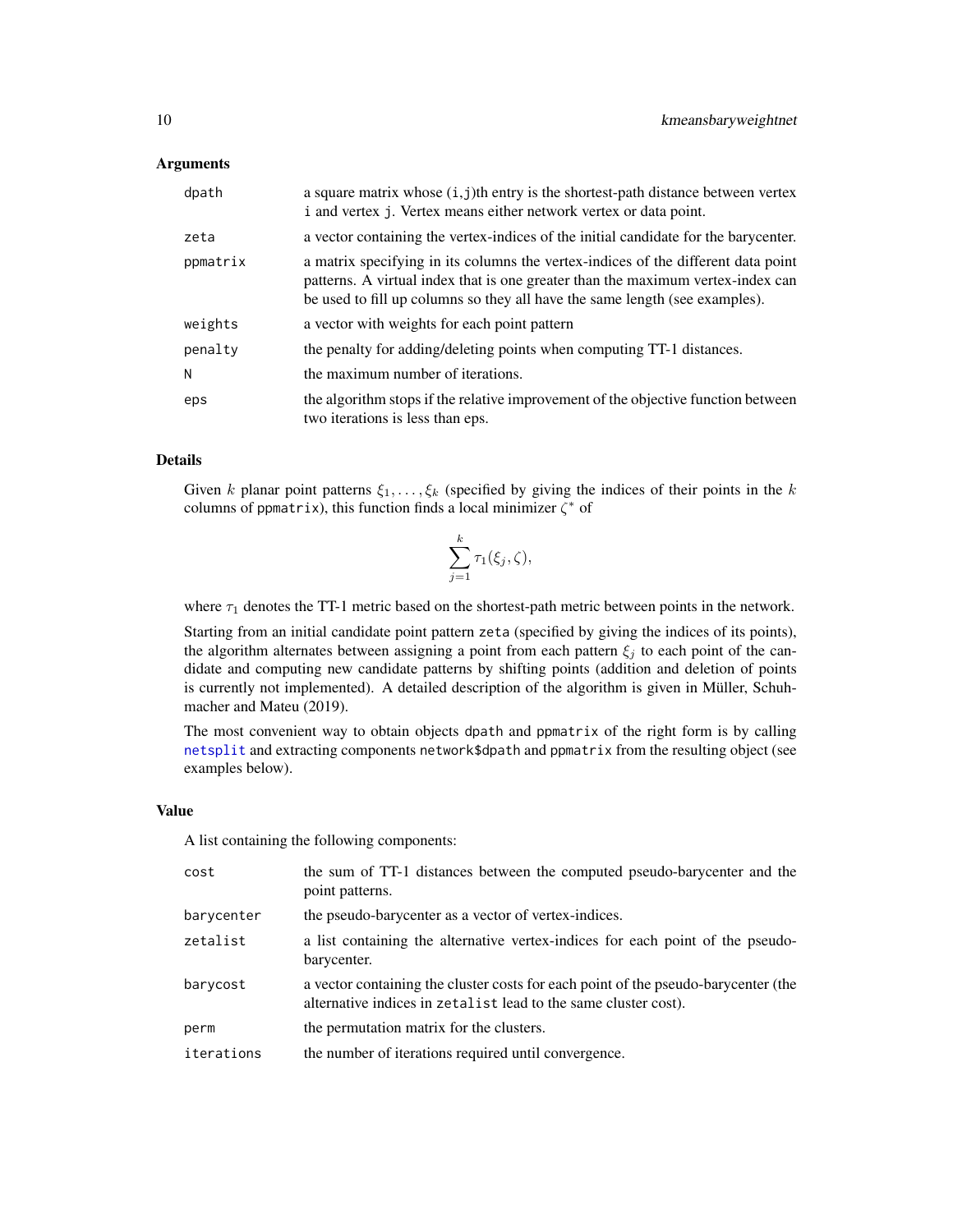#### <span id="page-10-0"></span>kmeansbaryweightnet 11

#### Author(s)

Raoul Müller <raoul.mueller@uni-goettingen.de> Dominic Schuhmacher <schuhmacher@math.uni-goettingen.de>

#### References

Raoul Müller, Dominic Schuhmacher and Jorge Mateu (2020). Metrics and Barycenters for Point Pattern Data. Statistics and Computing 30, 953-972. doi: [10.1007/s1122202009932y](https://doi.org/10.1007/s11222-020-09932-y)

#### See Also

[kmeansbary](#page-1-1) for a similar function for point patterns in  $R^2$ 

```
set.seed(123456)
nvert <- 100 #number of vertices in the network
npp <- 5 #number of data point patterns
npts <- 40 #number of points per data point pattern
ln <- delaunayNetwork(runifpoint(nvert)) #create an artificial network
ppnetwork <- runiflpp(npts,ln,nsim = npp)
 #simulate npp point patterns with npts points each
plot(ppnetwork[[1]]$domain, cex=0.5, main="")
for (i in 1:npp) {
 plot(as.ppp(ppnetwork[[i]]),vpch=1,col=i,add=TRUE)
     #plotting the point patterns in different colors
}
res <- netsplit(ln, ppnetwork)
 #incorporate data point patterns into the network
 #calculating all pairwise distances between vertices
 #and creating matrix of vertex-indices of data point patterns
zeta <- sample(res$nvirtual - 1, median(res$dimensions))
 #sample random vertex-indices in the network
 #taking as cardinality the median of point pattern cardinalities
res2 <- kmeansbaryweightnet(res$network$dpath, zeta, res$ppmatrix,
                            weights = c(1, 2, 3, 2, 1), penalty = 0.1)
barycenter <- ppp(res$network$vertices$x[res2$barycenter], res$network$vertices$y[res2$barycenter])
  #construct the barycenter pattern based on the index information in res2
points(barycenter, cex = 1.2, lwd = 2, pch = 4, col = "magenta")
 #add the computed barycenter as magenta crosses
res2$cost
#[1] 18.35171
sumppdistnet(res$network$dpath, res2$barycenter, res$ppmatrix, penalty=0.1, type="tt", p=1, q=1)
```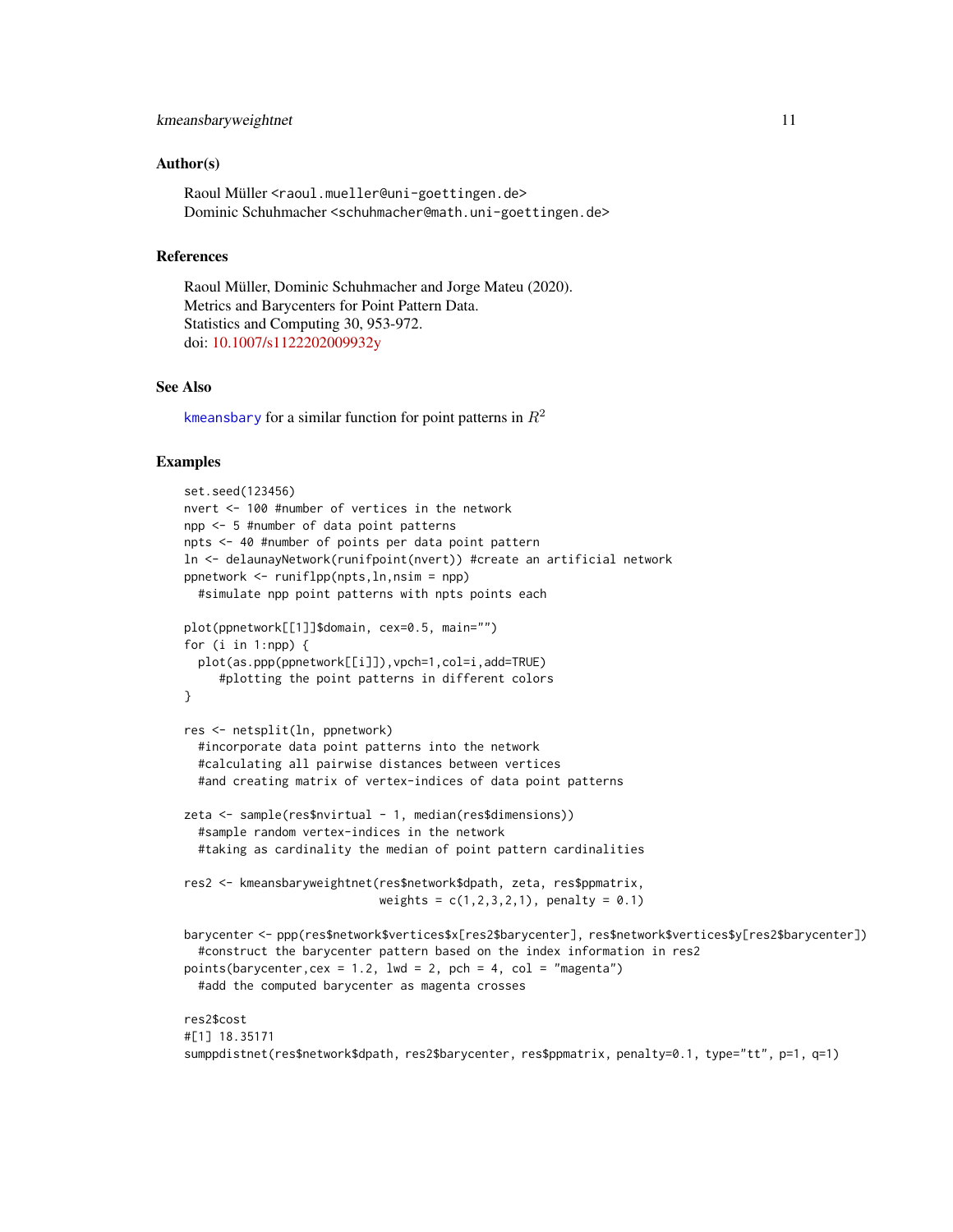```
#[1] 18.35171
#attr(,"distances")
#[1] 3.666471 3.774709 3.950079 3.841166 3.119284
```
#### <span id="page-11-1"></span>netsplit *Incorporate Point Patterns into a Network*

#### Description

Given a network and a list of point patterns on this network, create a new network from all the vertices of the original network plus all the points in the patterns, splitting any edges that contain such points into several shorter edges. This function keeps track which vertex-indices represent each of the data point patterns. The returned object contains all the components needed for a call to [kmeansbarynet](#page-6-1).

#### Usage

```
netsplit(network, pplist)
```
#### Arguments

| network | an object of class linnet or lpp. In the latter case the domain component is<br>extracted and any points of the 1pp are ignored. |
|---------|----------------------------------------------------------------------------------------------------------------------------------|
| pplist  | a list containing (at least) x- and y-coordinates of the point patterns, which will<br>be projected onto the network             |

#### Details

This function relies heavily on code from the package spatstat to create the new network and efficiently compute all pairwise shortest-path distances between the new vertices.

If not all point patterns are of the same size, this function fills up the vertex-indices of the smaller patterns with a virtual index that is one larger than the maximal index appearing in the new network. This structure is required for calling [kmeansbarynet](#page-6-1).

#### Value

A list containing the following components:

| network    | the new network with all the points added as vertices. Contains also the matrix<br>of shortest-path distances between all these points. |
|------------|-----------------------------------------------------------------------------------------------------------------------------------------|
| ppmatrix   | a matrix containing the new vertex-indices of the data point patterns, one column<br>corresponds to one point pattern.                  |
| dimensions | a vector containing the cardinalities of the data point patterns.                                                                       |
| nvirtual   | the index of the virtual point.                                                                                                         |

<span id="page-11-0"></span>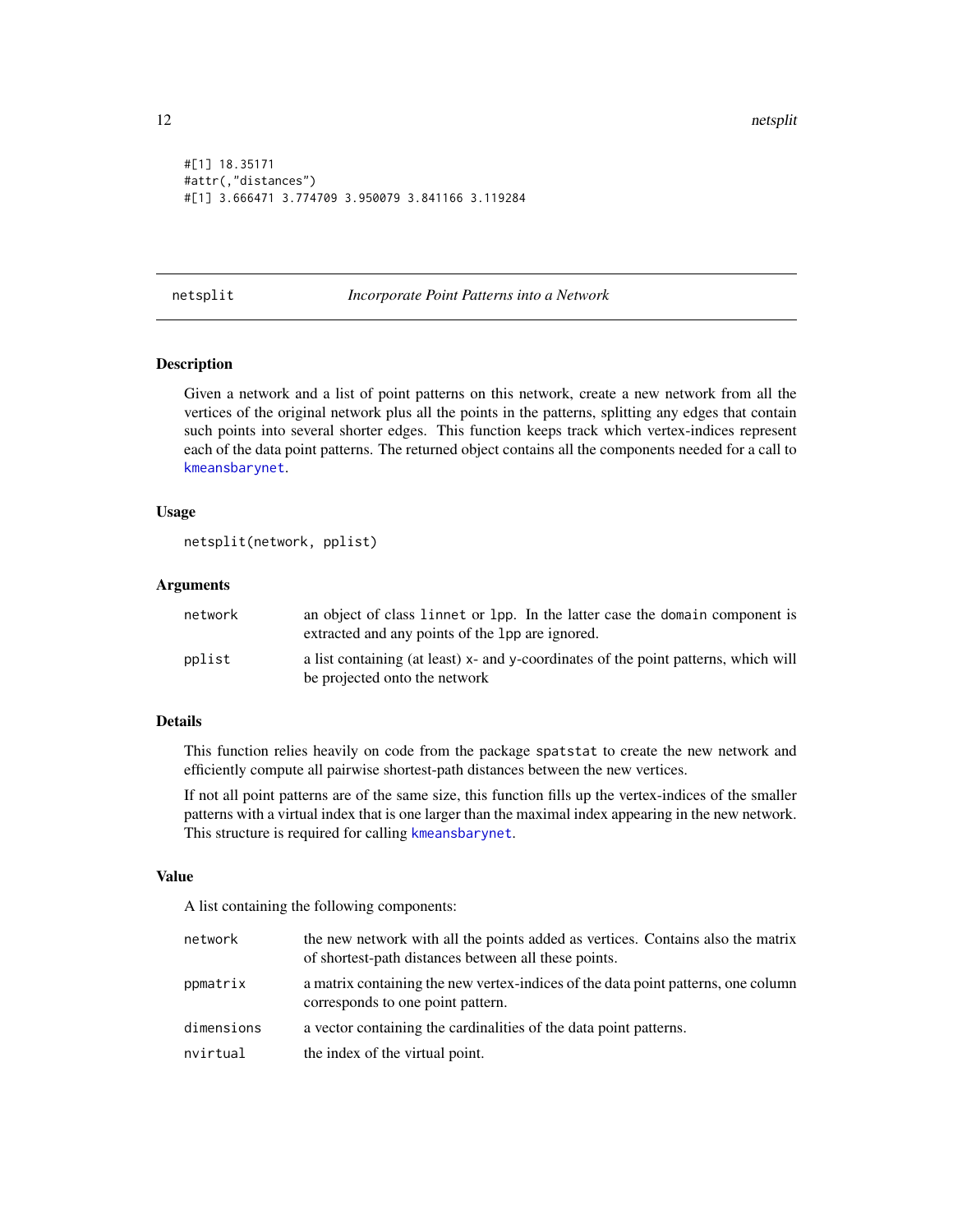#### <span id="page-12-0"></span>plotmatch the contract of the contract of the contract of the contract of the contract of the contract of the contract of the contract of the contract of the contract of the contract of the contract of the contract of the

#### Author(s)

Raoul Müller <raoul.mueller@uni-goettingen.de> Dominic Schuhmacher <schuhmacher@math.uni-goettingen.de>

#### See Also

[kmeansbarynet](#page-6-1)

#### Examples

# See the example for kmeansbarynet.

plotmatch *Plot Optimal Matching between Two Point Patterns*

#### Description

After calling [ppdist](#page-13-1) with argument ret\_matching = TRUE in a situation where it makes sense to assign to the points of the patterns  $\xi$  and  $\eta$  coordinates in  $R^2$ , this function may be used to display the result graphically.

#### Usage

```
plotmatch(
  xi,
  eta,
  dmat,
  res,
  penalty,
  p = 1,
  cols = c(2, 4),pchs = c(1, 1),cexs = c(1, 1),...
\mathcal{L}
```
#### Arguments

| xi, eta | objects of class ppp.                                                                                                    |
|---------|--------------------------------------------------------------------------------------------------------------------------|
| dmat    | a matrix specifying in its $(i, j)$ -th entry the distance from the i-th point of $\xi$ to<br>the j-th point of $\eta$ . |
| res     | the object returned by the call to ppdist with ret_matching = TRUE.                                                      |
| penalty | a positive number. The penalty for adding/deleting points.                                                               |
| p       | a number $> 0$ . The order of the TT- or RTT-distance computed.                                                          |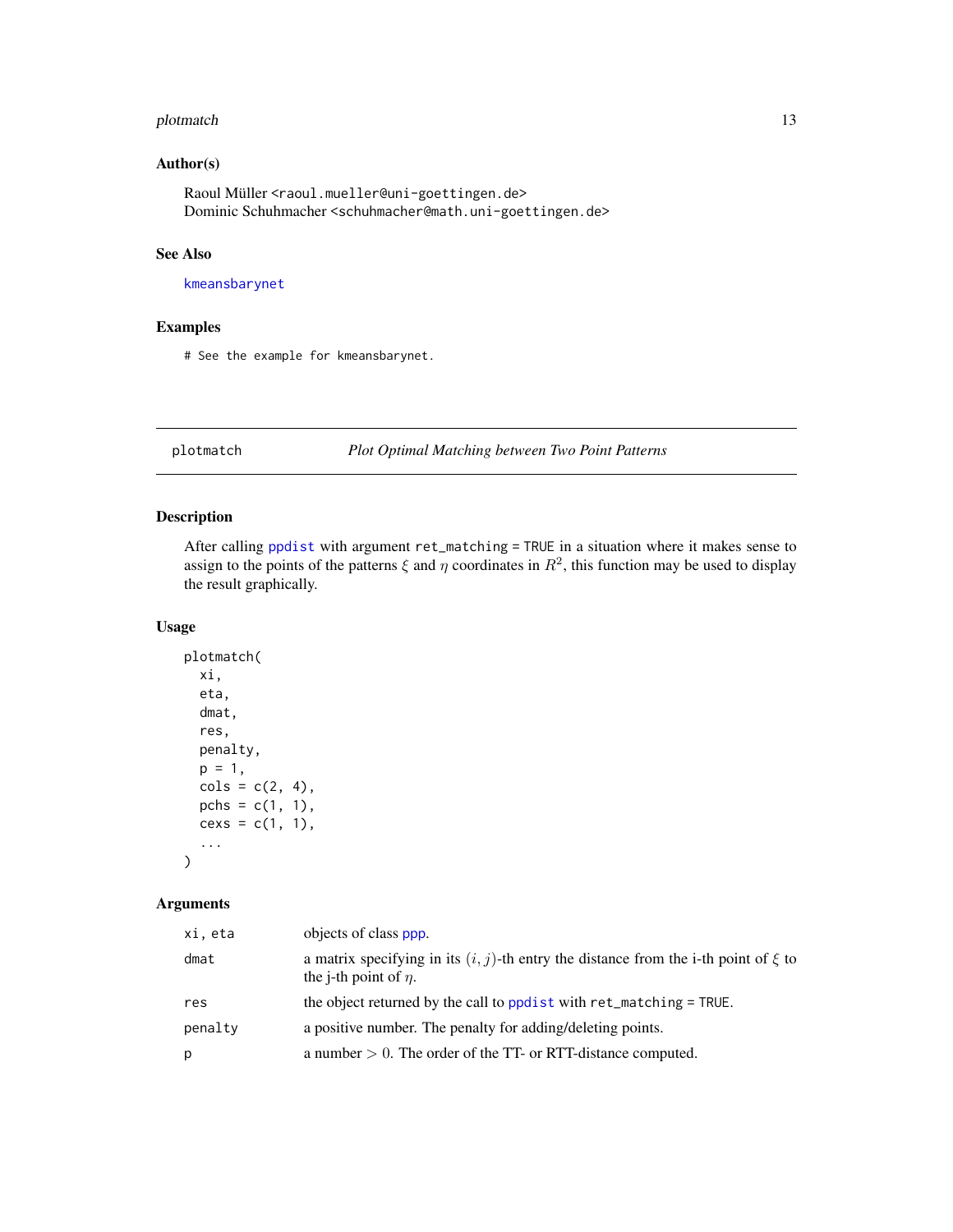<span id="page-13-0"></span>

| cols, pchs, cexs |                                                                                                                              |
|------------------|------------------------------------------------------------------------------------------------------------------------------|
|                  | vectors of length 2 specifying the corresponding graphic parameters col, pch<br>and cex for plotting the two point patterns. |
| $\cdots$         | further graphic parameters passed to the code that draws the line segments be-<br>tween the points.                          |

#### Details

The default use-case is to plot a matching obtained with [ppdist](#page-13-1). In that case dmat, penalty and p should be the same as in the call to ppdist. These objects are used to display additional information about the matching.

#### Value

Used for the side effect of plotting.

#### Author(s)

Dominic Schuhmacher <schuhmacher@math.uni-goettingen.de>

#### See Also

[ppdist](#page-13-1)

#### Examples

# See examples for ppdist

<span id="page-13-1"></span>ppdist *Compute Distance Between Two Point Patterns*

#### Description

Based on an arbitrary matrix of "distances" between the points of two point patterns  $\xi$  and  $\eta$ , this function computes versions of the transport-transform distance between  $\xi$  and  $\eta$ .

#### Usage

```
ppdist(
  dmat,
  penalty = 1,
  type = c("tt", "rtt", "TT", "RTT"),
  ret_matching = FALSE,
  p = 1,
  precision = NULL
\mathcal{E}
```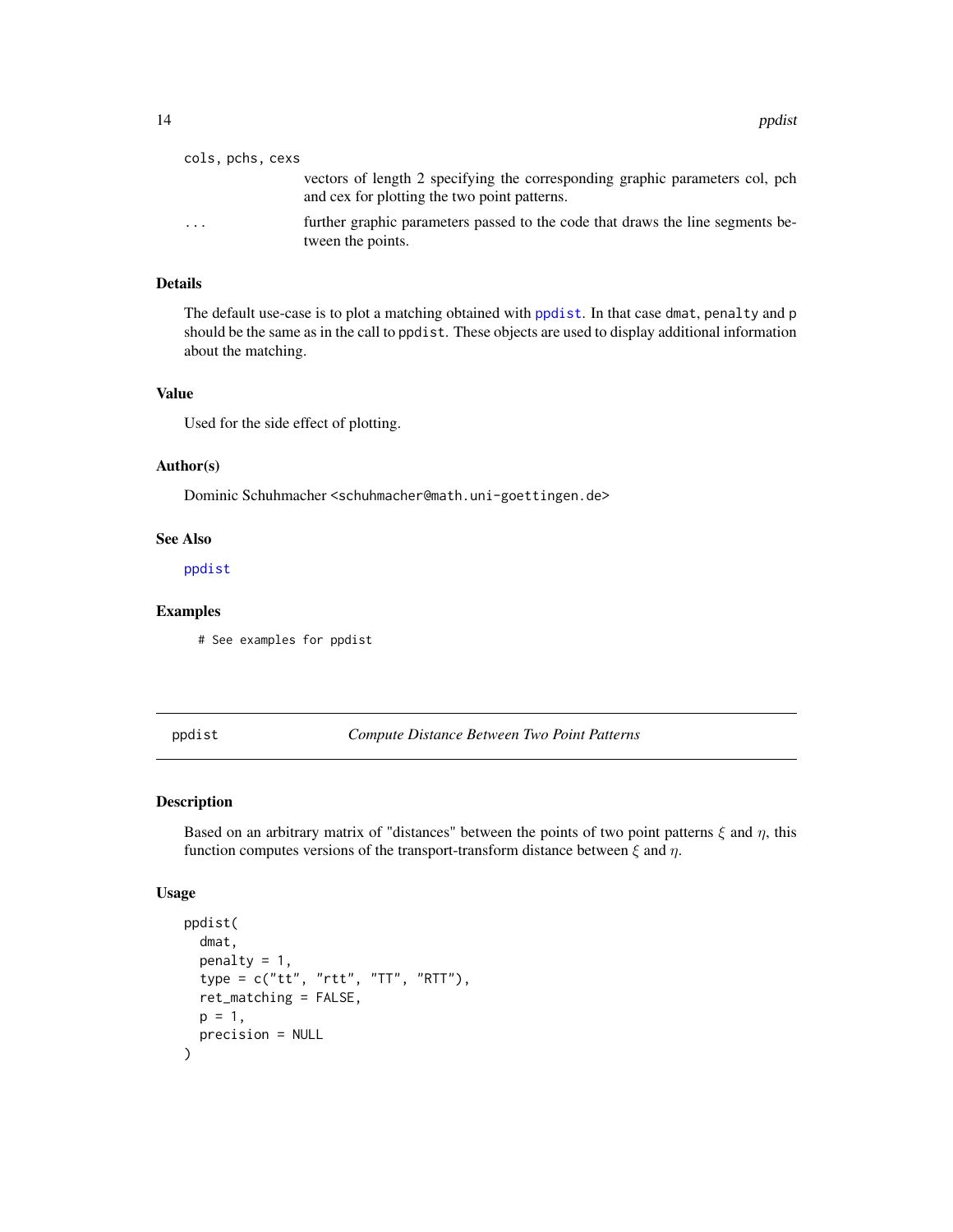#### ppdist the contract of the contract of the contract of the contract of the contract of the contract of the contract of the contract of the contract of the contract of the contract of the contract of the contract of the con

#### Arguments

| dmat         | a matrix specifying in its $(i, j)$ -th entry the distance from the i-th point of $\xi$ to<br>the <i>j</i> -th point of $\eta$ .                                                                                                                                                                                                                                                                                |
|--------------|-----------------------------------------------------------------------------------------------------------------------------------------------------------------------------------------------------------------------------------------------------------------------------------------------------------------------------------------------------------------------------------------------------------------|
| penalty      | a positive number. The penalty for adding/deleting points.                                                                                                                                                                                                                                                                                                                                                      |
| type         | either "tt"/"TT" for the transport-transform metric or "rtt"/"RTT" for the rel-<br>ative transport-transform metric.                                                                                                                                                                                                                                                                                            |
| ret_matching | logical. Shall the optimal point matching be returned?                                                                                                                                                                                                                                                                                                                                                          |
| p            | a number > 0. The matching is chosen such that the p-th order sum ( $\ell_p$ -norm)<br>is minimized.                                                                                                                                                                                                                                                                                                            |
| precision    | a small positive integer value. The precisions of the computations, which are<br>currently performed in integers. After correcting for the penalty, dmat 'p is di-<br>vided by its largest entry, multiplied by 10 <sup>^</sup> precision and rounded to compute<br>the optimal matching. The default value NULL chooses maximal integer preci-<br>sion possible, which is precision = 9 on almost all systems. |

#### Details

The transport-transform (TT) distance gives the minimal total cost for "morphing" the pattern  $\xi$ into the pattern  $\eta$  by way of shifting points (at costs specified in dmat) and adding or deleting points (each at cost penalty). The total cost is determined as

$$
\left(\sum_{j=1}^n c_j^p\right)^{1/p},
$$

where  $c_i$  denotes the cost for the jth individual operation and n is the cardinality of the larger point pattern.

The relative transport-transform (RTT) metric is exactly the same, but the sum in the total cost is divided by the larger cardinality:

$$
\left(\frac{1}{n}\sum_{j=1}^n c_j^p\right)^{1/p}.
$$

The TT- and RTT-metrics form an umbrella concept that includes the OSPA and Spike Time metrics frequently used in the literature. See Müller, Schuhmacher and Mateu (2019) for details.

#### Value

The corresponding distance between the point patterns if ret\_matching is FALSE.

Otherwise a list with components dist containing this distance and two vectors target1, target2 of integers, where targeti specifies the indices of the points in the other pattern that the points of the  $i$ -th pattern are matched to and NA every time a point is deleted.

There may be a minus in front of an index, where  $-j$  indicates that the corresponding pairing with point j would be over a distance of more than  $2^{1/p}$  · penalty. This is equivalent to saying that the corresponding point of the first pattern is deleted and the  $j$ -th point of the second pattern is added.

Note that having more than one minus implies that the matching is non-unique.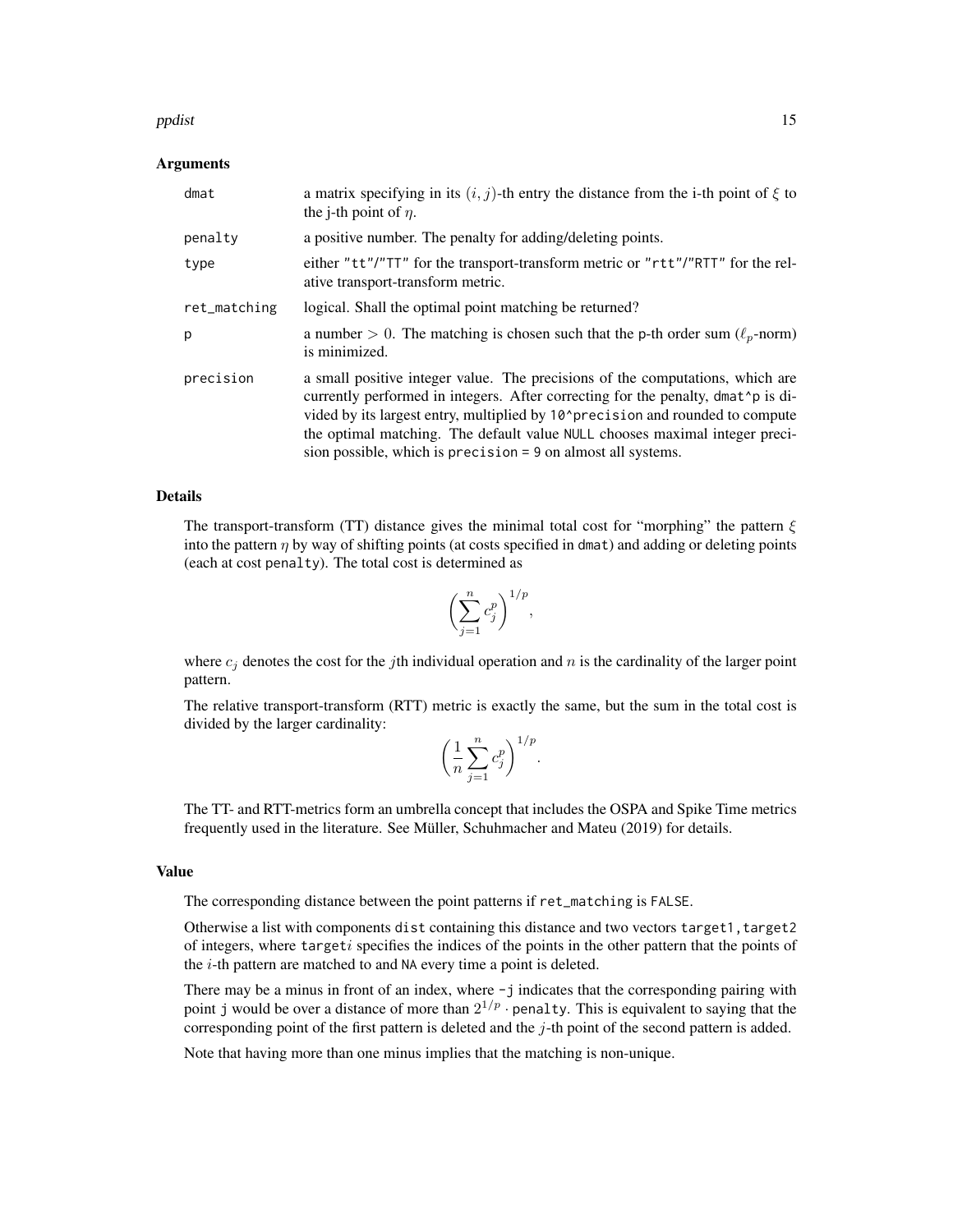#### Author(s)

Dominic Schuhmacher <schuhmacher@math.uni-goettingen.de>

#### References

Raoul Müller, Dominic Schuhmacher and Jorge Mateu (2020). Metrics and Barycenters for Point Pattern Data. Statistics and Computing 30, 953-972. doi: [10.1007/s1122202009932y](https://doi.org/10.1007/s11222-020-09932-y)

```
# small example
# -------------
set.seed(181230)
xi <- spatstat.random::rpoispp(20)
eta <- spatstat.random::rpoispp(20)
dmat <- spatstat.geom::crossdist(xi,eta)
res <- ppdist(dmat, penalty=1, type="rtt", ret_matching=TRUE, p=1)
plotmatch(xi, eta, dmat, res, penalty=1, p=1)
res$dist
# for comparison: ospa-distance computation from spatstat:
res_ospa <- spatstat.geom::pppdist(xi,eta,"spa")
res_ospa$distance # exactly the same as above because nothing gets cut off
# same example, but with a much smaller penalty for adding/deleting points
# ---------------------------------------------------------------
res <- ppdist(dmat, penalty=0.1, type="rtt", ret_matching=TRUE, p=1)
plotmatch(xi, eta, dmat, res, penalty=0.1, p=1)
  # dashed lines indicate points that are deleted and re-added at new position
  # grey segments on dashed lines indicate the cost of deletion plus re-addition
res$dist
# for comparison: ospa-distance computation from spatstat
# (if things do get cut off, we have to ensure that the cutoff distances
# are the same, thus cutoff = 2^{(1/p)} * penalty):
res_ospa <- spatstat.geom::pppdist(xi,eta,"spa",cutoff=0.2)
res_ospa$distance # NOT the same as above
res_ospa$distance - abs(xi$n-eta$n) * 0.1 / max(xi$n,eta$n) # the same as above
# a larger example
# ---------------------------------------------------------------
set.seed(190203)
xi <- spatstat.random::rpoispp(2000)
eta <- spatstat.random::rpoispp(2000)
dmat <- spatstat.geom::crossdist(xi,eta)
res \le- ppdist(dmat, penalty = 0.1, type = "rtt", ret_matching = TRUE, p = 1)
res$dist
# takes about 2-3 seconds
```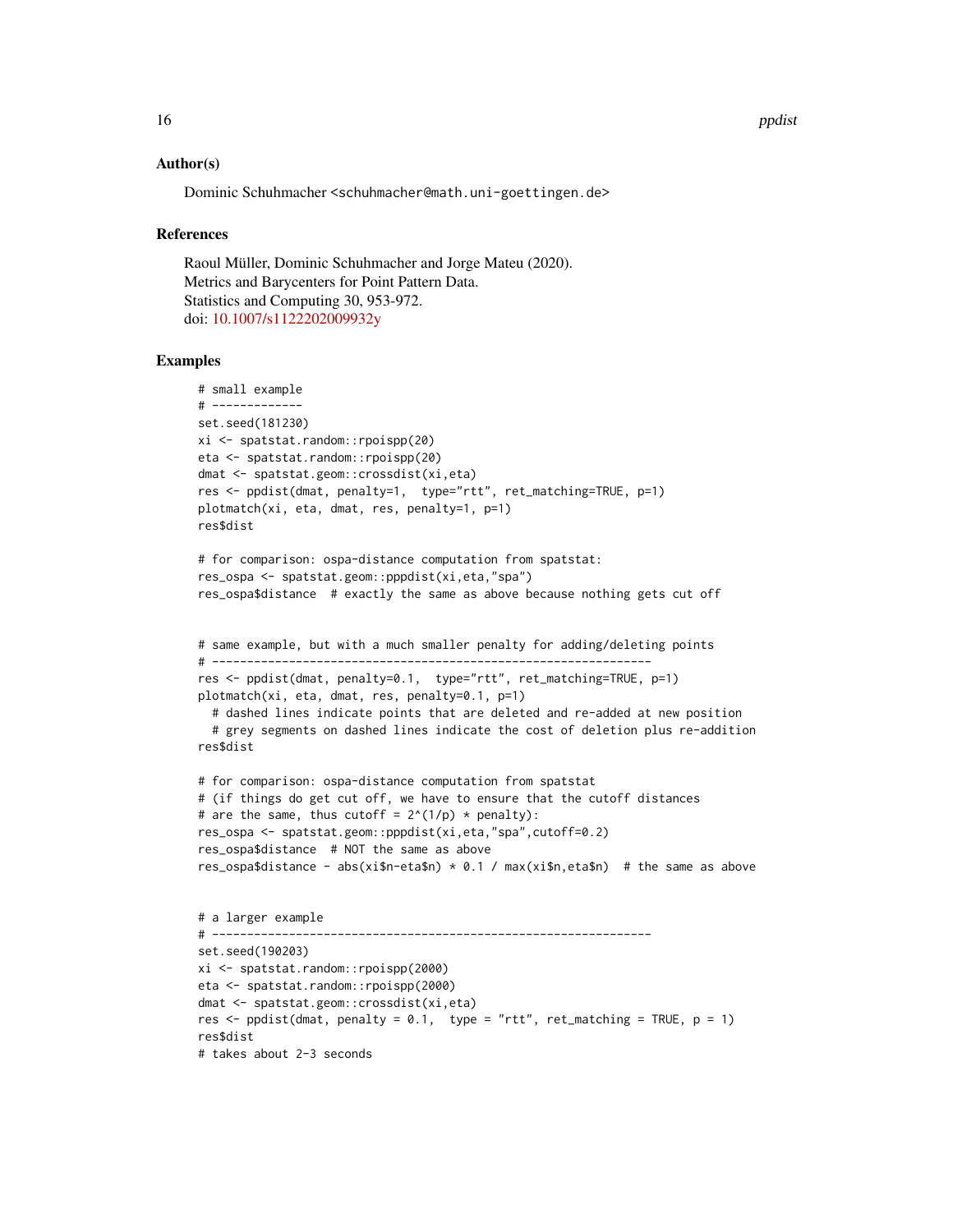#### <span id="page-16-0"></span>ppdistnet *Compute Distance Between Two Point Patterns on a Network*

### Description

Based on an arbitrary matrix of "distances" on a network, this function computes versions of the transport-transform distance between two point patterns  $\xi$  and  $\eta$  on this network.

#### Usage

```
ppdistnet(
  dmat,
  xi = NULL,eta = NULL,
  penalty = 1,
  type = c("tt", "rtt", "TT", "RTT"),
  ret_matching = FALSE,
  p = 1,
  precision = NULL
\mathcal{L}
```
#### Arguments

| dmat         | a matrix specifying in its $(i, j)$ -th entry the shortest-path distance from the i-th<br>point of $\xi$ to the j-th point of $\eta$ OR the distance matrix of a whole network. In<br>the latter case arguments $\xi$ and $\eta$ have to be specified.                                                                                                                                                       |
|--------------|--------------------------------------------------------------------------------------------------------------------------------------------------------------------------------------------------------------------------------------------------------------------------------------------------------------------------------------------------------------------------------------------------------------|
| хi           | a vector specifying the vertex-indices of $\xi$ , only needed if dmat is the distance<br>matrix of a whole network.                                                                                                                                                                                                                                                                                          |
| eta          | a vector specifying the vertex-indices of $\eta$ , only needed if dmat is the distance<br>matrix of a whole network.                                                                                                                                                                                                                                                                                         |
| penalty      | a positive number. The penalty for adding/deleting points.                                                                                                                                                                                                                                                                                                                                                   |
| type         | either "tt"/"TT" for the transport-transform metric or "rtt"/"RTT" for the rel-<br>ative transport-transform metric.                                                                                                                                                                                                                                                                                         |
| ret_matching | Logical. Shall the optimal point matching be returned?                                                                                                                                                                                                                                                                                                                                                       |
| p            | a number > 0. The matching is chosen such that the p-th order sum ( $\ell_p$ -norm)<br>is minimized.                                                                                                                                                                                                                                                                                                         |
| precision    | a small positive integer value. The precision of the computations, which are cur-<br>rently performed in integers. After correcting for the penalty, dmat 'p is divided<br>by its largest entry, multiplied by 10 <sup>^</sup> precision and rounded to compute the<br>optimal matching. The default value NULL chooses maximal integer precision<br>possible, which is precision = 9 on almost all systems. |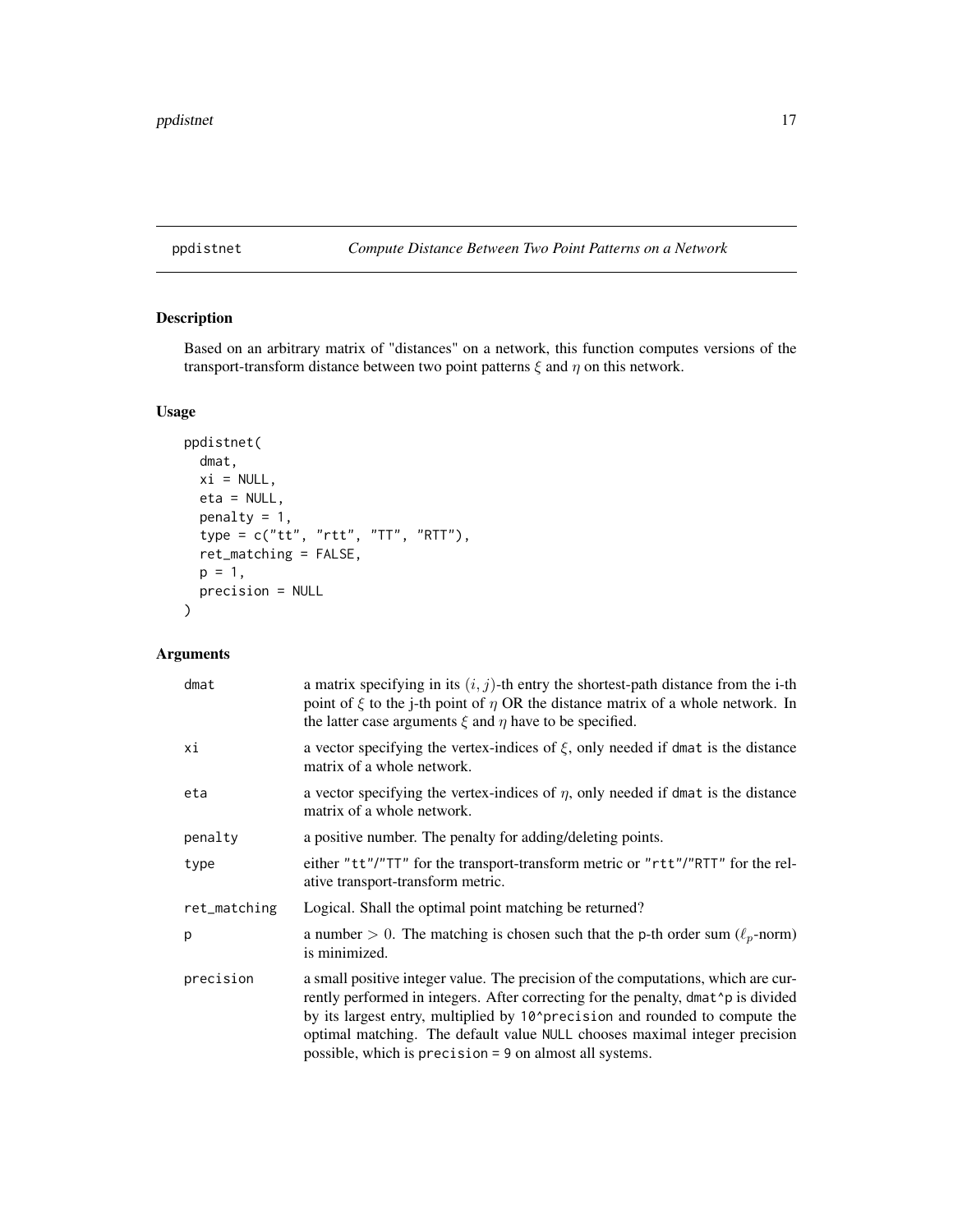#### <span id="page-17-0"></span>Details

This function provides a more convenient way for computing (relative) transport-transform distances on networks if the points of the patterns are given in terms of indices of network vertices. If dmat contains only the distances between the points of  $\xi$  and  $\eta$ , this function does the same as [ppdist](#page-13-1).

#### Value

The corresponding distance between the point patterns if ret\_matching is FALSE.

Otherwise a list with components dist containing this distance and two vectors target1, target2 of integers, where targeti specifies the indices of the points in the other pattern that the points of the  $i$ -th pattern are matched to and NA every time a point is deleted.

There may be a minus in front of an index, where  $-j$  indicates that the corresponding pairing with point j would be over a distance of more than  $2^{1/p}$  · penalty. This is equivalent to saying that the corresponding point of the first pattern is deleted and the  $j$ -th point of the second pattern is added.

Note that having more than one minus implies that the matching is non-unique.

#### Author(s)

Raoul Müller <raoul.mueller@uni-goettingen.de> Dominic Schuhmacher <schuhmacher@math.uni-goettingen.de>

#### See Also

[ppdist](#page-13-1)

```
set.seed(123456)
nvert <- 100 #number of vertices in the network
lambda <- 0.5 #expected number of points per unit length
ln <- delaunayNetwork(runifpoint(nvert)) #create an artificial network
ppnetwork <- rpoislpp(lambda, ln, nsim = 2)
  #simulate two point patterns on the network
plot(ppnetwork[[1]]$domain, cex=0.5, main="")
plot(as.ppp(ppnetwork[[1]]),vpch=1,col=2,add=TRUE)
plot(as.ppp(ppnetwork[[2]]),vpch=1,col=4,add=TRUE)
res <- netsplit(ln, ppnetwork)
  #incorporate data point patterns into the network
  #calculating all pairwise distances between vertices
  #and creating matrix of vertex-indices of data point patterns
xi <- res$ppmatrix[1:npoints(ppnetwork[[1]]), 1]
eta <- res$ppmatrix[1:npoints(ppnetwork[[2]]), 2]
res2 <- ppdistnet(res$network$dpath, xi = xi, eta = eta,
                  penalty = 1, type = "tt", ret_matching = TRUE, p = 1)
res2
```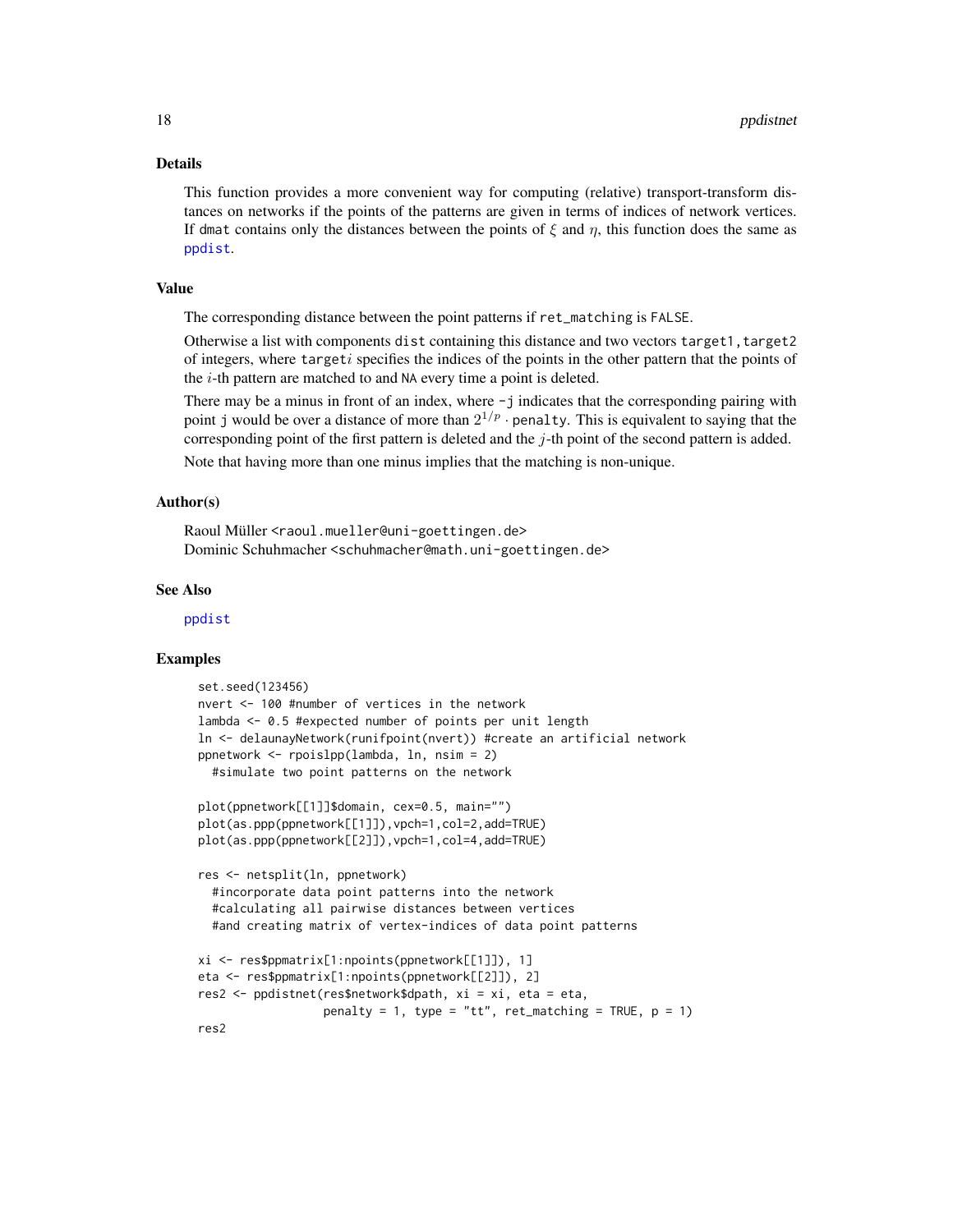<span id="page-18-0"></span>

#### Description

Lists of simulated point patterns for illustrating the computation of barycenters.

#### Usage

pplist\_samecard

pplist\_diffcard

#### Format

Objects of class pplist, which are essentially lists of ppp-objects.

An object of class ppplist (inherits from solist, anylist, listof, list) of length 80.

An object of class ppplist (inherits from solist, anylist, listof, list) of length 50.

#### Details

pplist\_samecard contains 80 point patterns of 100 points each. The patterns were independently generated from a distribution that creates quite distinctive clusters.

pplist\_diffcard contains 50 point patterns with cardinalities ranging from 17 to 42. The patterns were independently generated from a distribution that creates overlapping clusters.

#### Author(s)

Raoul Müller <raoul.mueller@uni-goettingen.de> Dominic Schuhmacher <schuhmacher@math.uni-goettingen.de>

```
# plot the first eight patterns of each data set
plot(superimpose(pplist_samecard[1:8]), legend=FALSE, cex=0.4, cols=1:8)
plot(superimpose(pplist_diffcard[1:8]), legend=FALSE, cex=0.4, cols=1:8)
```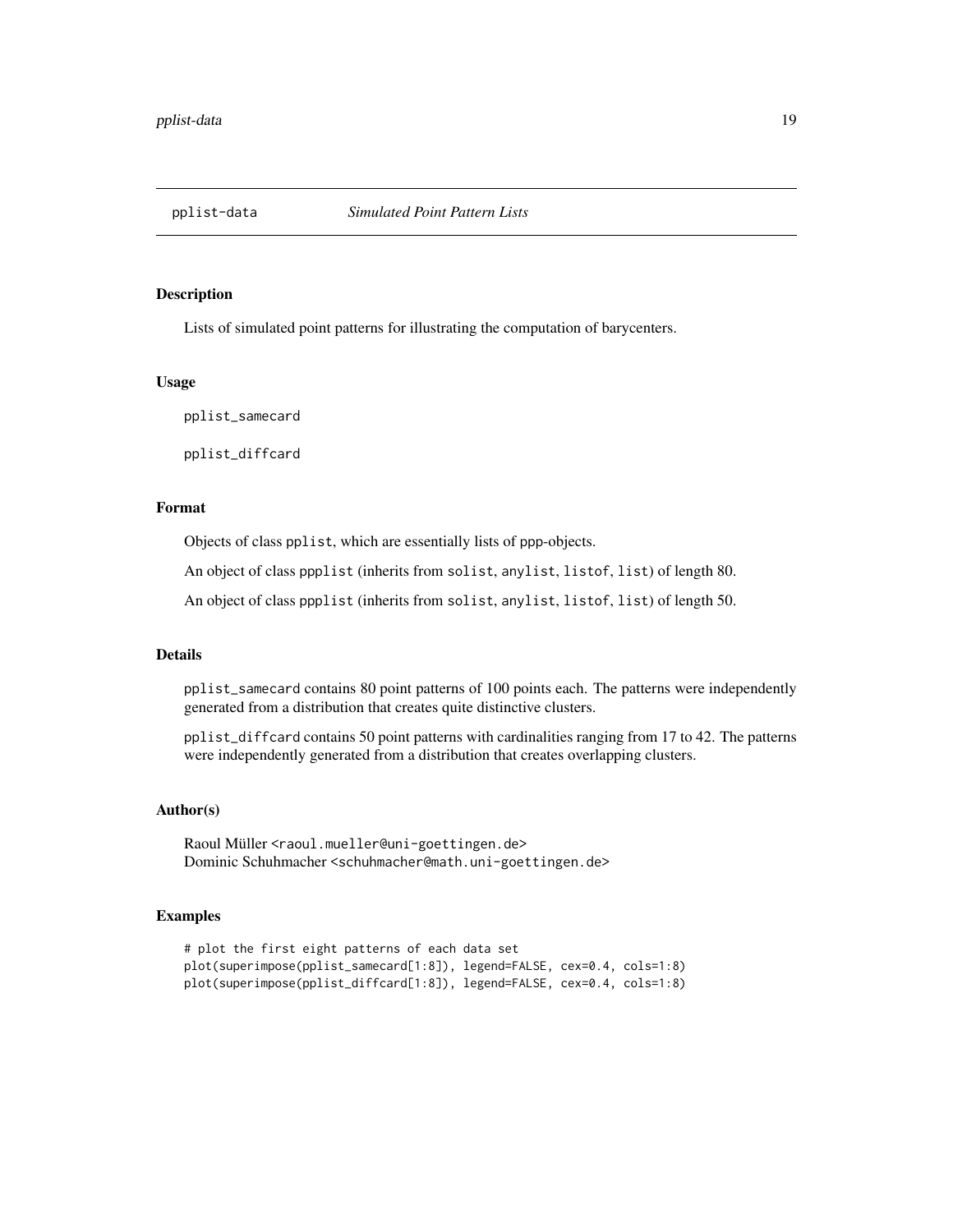<span id="page-19-1"></span><span id="page-19-0"></span>sumppdist *Compute Sum of q-th Powers of Distances Between a Point Pattern and a List of Point Patterns*

#### Description

Determine the Euclidean distance based TT-p-distances (or RTT-p-distances) between a single point pattern zeta and each point pattern in a list pplist. Then compute the sum of  $q$ -th powers of these distances.

#### Usage

```
sumppdist(
 zeta,
  pplist,
 penalty = 1,
  type = c("tt", "rtt", "TT", "RTT"),p = 1,
 q = 1)
```
#### Arguments

| zeta    | an object of class ppp.                                                                                                                                                          |
|---------|----------------------------------------------------------------------------------------------------------------------------------------------------------------------------------|
| pplist  | an object of class ppplist or an object that can be coerced to this class, such as<br>a list of ppp objects.                                                                     |
| penalty | a positive number. The penalty for adding/deleting points.                                                                                                                       |
| type    | either "tt"/"TT" for the transport-transform metric or "rtt"/"RTT" for the rel-<br>ative transport-transform metric.                                                             |
| p       | a number $> 0$ . Matchings between zeta and the patterns in pplist are chosen<br>such that the p-th order sums ( $\ell_p$ -norms) of the Euclidean distances are mini-<br>mized. |
| q       | a number $> 0$ .                                                                                                                                                                 |

#### Details

The main purpose of this function is to evaluate the relative performance of approximate  $q$ -th order barycenters of point patterns. A true q-th order barycenter of the point patterns  $\xi_1, \ldots, \xi_k$  with respect to the TT-p metric  $\tau_p$  minimizes

$$
\sum_{j=1}^k \tau_p(\xi_j,\zeta)^q
$$

in  $\zeta$ .

The most common choices are  $p = q = 1$  and  $p = q = 2$ . Other choices have not been tested.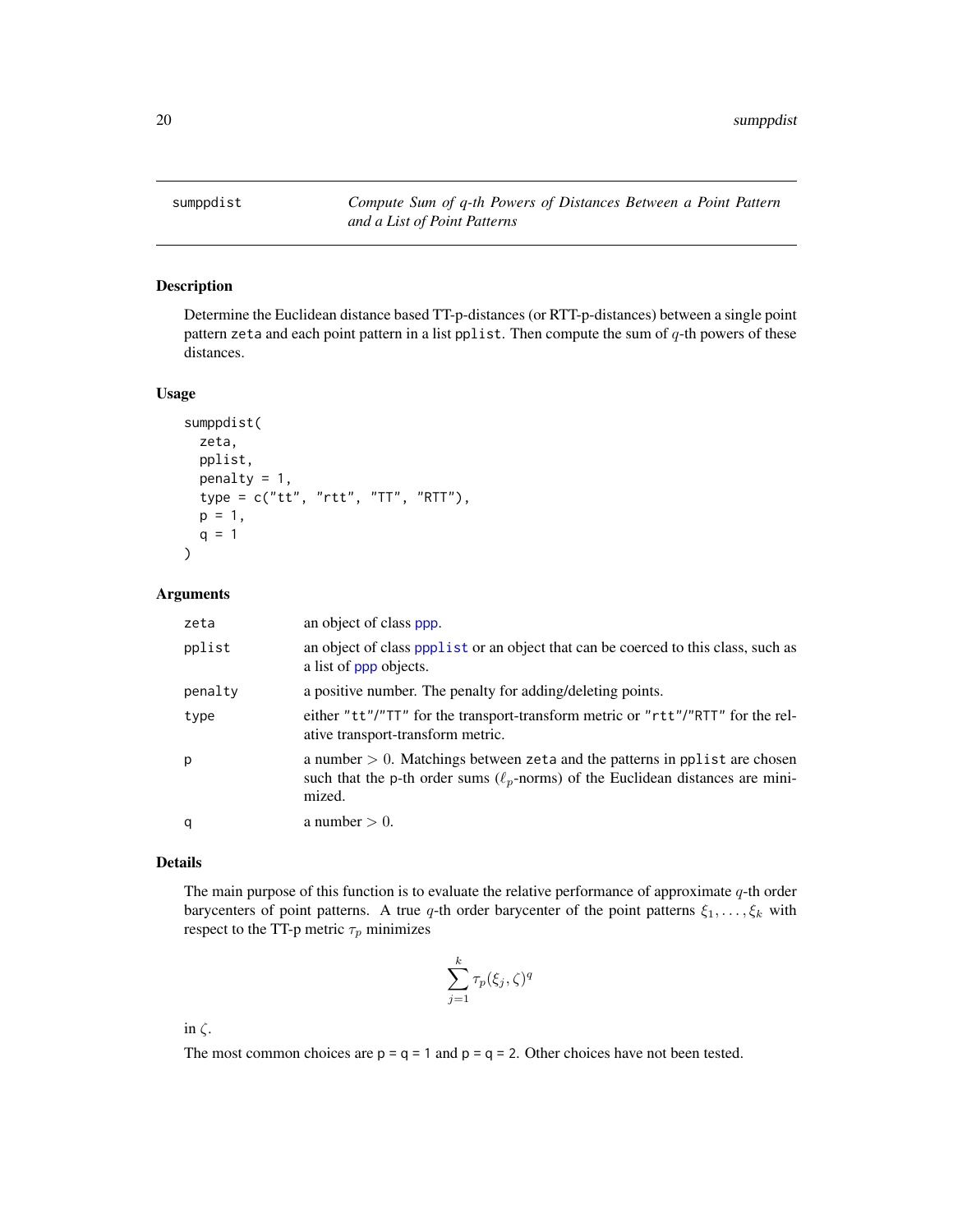#### <span id="page-20-0"></span>sumppdistnet 21

#### Value

A nonnegative number, the q-th order sum of the TT-p- or RTT-p-distances between zeta and each pattern in pplist. This number has an attribute distances that contains the individual distances.

#### Author(s)

Dominic Schuhmacher <schuhmacher@math.uni-goettingen.de>

#### See Also

```
ppdist for computation of TT-p- and RTT-p-metrics,
kmeansbary for finding a local minimum of the above sum for p = q = 2
```
#### Examples

# See the examples for kmeansbary

| sumppdistnet | Compute Sum of q-th Powers of Distances Between a Point Pattern |
|--------------|-----------------------------------------------------------------|
|              | and a Collection of Point Patterns on a Network                 |

#### Description

Based on the shortest-path metric in a network, determine the TT-p-distances (or RTT-p-distances) between a single point pattern zeta and a collection of point patterns. Then compute the sum of q-th powers of these distances. The point patterns are specified by vectors of indices referring to the vertices in the network.

#### Usage

```
sumppdistnet(
  dmat,
 zeta,
 ppmatrix,
 penalty = 1,
  type = c("tt", "rtt", "TT", "RTT"),
 p = 1,
 q = 1\lambda
```
#### Arguments

| dmat | the distance matrix of a network containing all shortest-path distances between |
|------|---------------------------------------------------------------------------------|
|      | its vertices.                                                                   |
| zeta | a vector specifying the vertex-indices of zeta.                                 |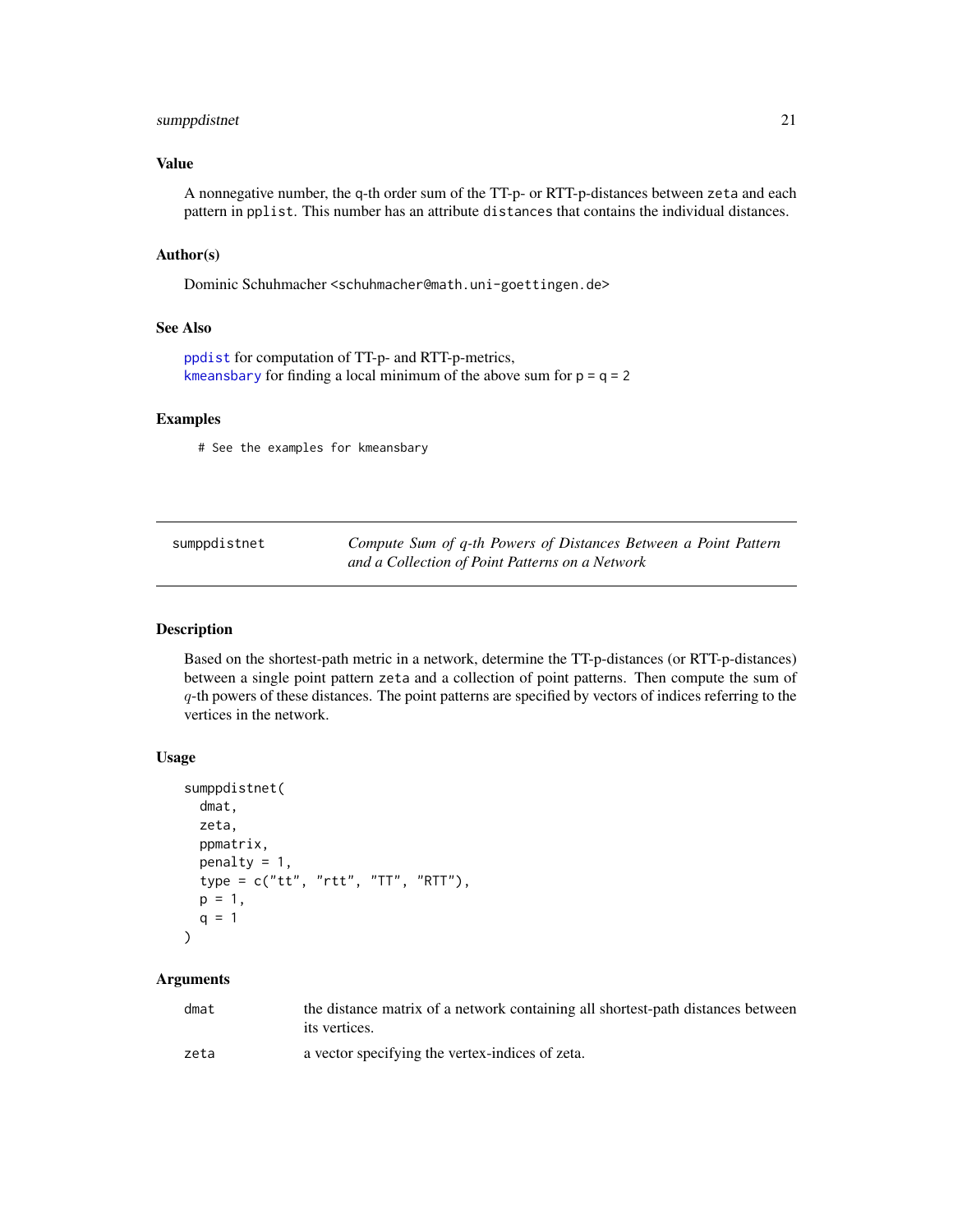<span id="page-21-0"></span>

| ppmatrix | a matrix specifying in its columns the vertex-indices of the point patterns in the<br>collection. A virtual index that is one greater than the maximum vertex-index in<br>the network can be used to fill up columns so that they all have the same length. |
|----------|-------------------------------------------------------------------------------------------------------------------------------------------------------------------------------------------------------------------------------------------------------------|
| penalty  | a positive number. The penalty for adding/deleting points.                                                                                                                                                                                                  |
| type     | either "tt"/"TT" for the transport-transform metric or "rtt"/"RTT" for the rel-<br>ative transport-transform metric.                                                                                                                                        |
| p        | a number $> 0$ . Matchings between zeta and the patterns in ppmatrix are cho-<br>sen such that the p-th order sums ( $\ell_p$ -norms) of the shortest-path distances are<br>minimized.                                                                      |
| q        | a number $> 0$ .                                                                                                                                                                                                                                            |

#### Details

The main purpose of this function is to evaluate the relative performance of approximate  $q$ -th order barycenters of point patterns. A true q-th order barycenter of the point patterns  $\xi_1, \ldots, \xi_k$  with respect to the TT-p metric  $\tau_p$  minimizes

$$
\sum_{j=1}^{k} \tau_p(\xi_j, \zeta)^q
$$

#### in  $\zeta$ .

The most common choices are  $p = q = 1$  and  $p = q = 2$ . Other choices have not been tested.

#### Value

A nonnegative number, the q-th order sum of the TT-p- or RTT-p-distances between the patterns represented by zeta and ppmatrix. This number has an attribute distances that contains the individual distances.

#### Author(s)

Raoul Müller <raoul.mueller@uni-goettingen.de> Dominic Schuhmacher <schuhmacher@math.uni-goettingen.de>

#### See Also

[kmeansbarynet](#page-6-1), [sumppdist](#page-19-1)

#### Examples

# See examples for kmeansbarynet